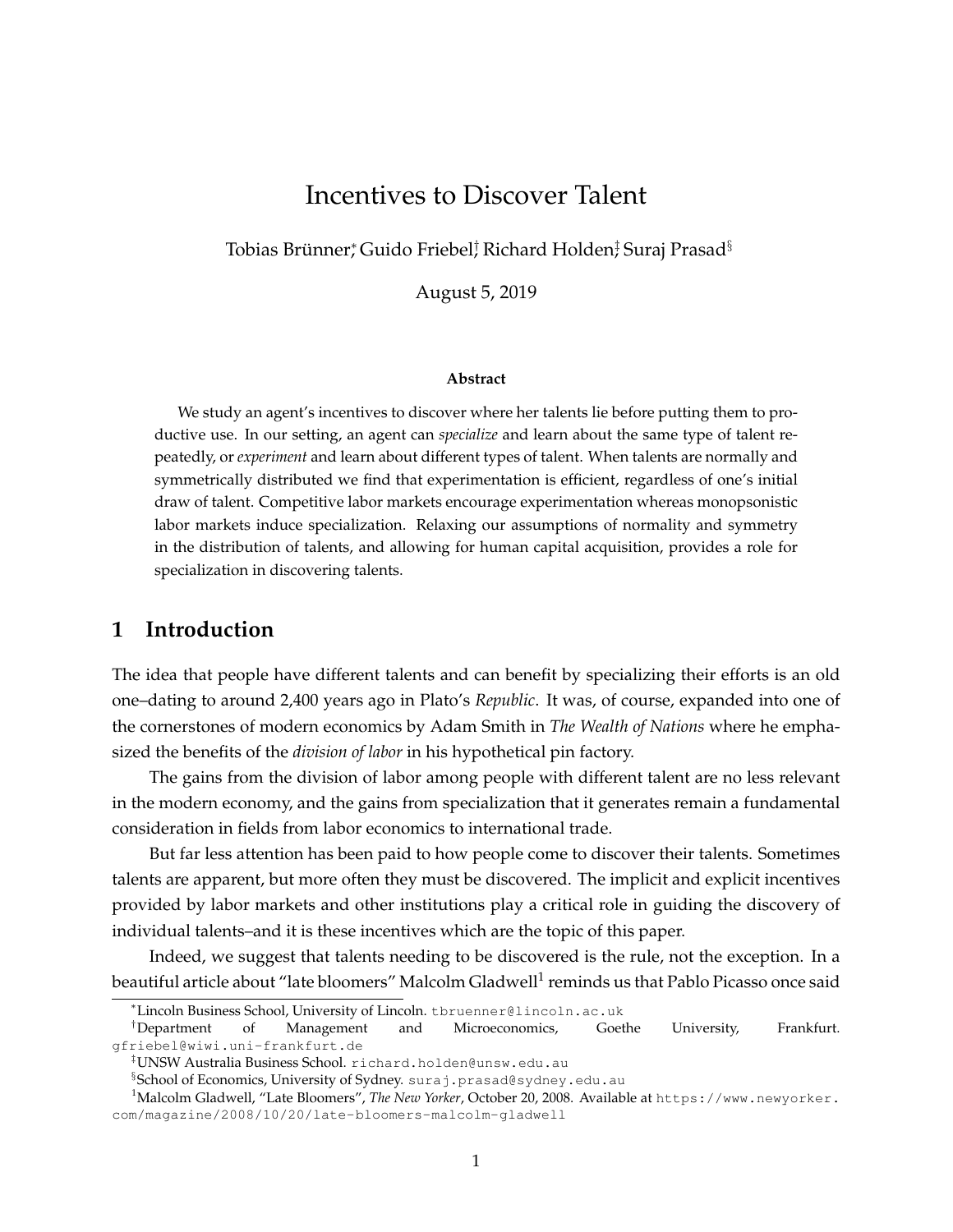"In my opinion, to search means nothing in painting. To find is the thing...The several manners I have used in my art must not be considered as an evolution or as steps toward an unknown ideal of painting...I have never made trials or experiments."

But most of us are not Picassos. Indeed, as Gladwell points out, no lesser artist than Paul Cézanne said "I seek in painting". Cézanne's later work was just better–after he discovered where his true talent lay. A painting done by Picasso in his mid-twenties was worth, he found, an average of four times as much as a painting done in his sixties. For Cezanne, the opposite was true. The ´ paintings he created in his mid-sixties were valued fifteen times as highly as the paintings he created as a young man.

The workhorse model for analyzing the role of talent in economics is the now classic *career concerns* model of Holmstrom (1982) in which the market and a worker symmetrically learn about the worker's innate ability. By now there is a substantial literature that applies aspects of the career concerns framework to issues of institutional and organizational design: public sector management (Dewatripont, Jewitt and Tirole (1999)), team management and compensation (Jeon (1996), Auriol, Friebel and Pechlivanos (2002), and Ortega (2003)), job design (Meyer (1994), Ortega (2001), and Kaarboe and Olsen (2006)), and compensation design (Gibbons and Murphy (1992) and Meyer and Vickers (1997)).

We use this workhorse model to ask a simple question: to what extent can people be expected to be willing to invest optimally in discovering at which activity they are best? In particular, we focus on the role of incentives as provided by the institutional structure of the labor market.

In our model there are two sectors with at least one firm in each sector and an agent who can choose to work in either sector. The agent's sector-specific talent is unknown and production depends on an agent's talent.

There are two phases: *learning* and *working*. Prior to working, the agent can get a signal about her talents by *sampling*, but she can only sample one type of talent per period of learning. In the working phase, the agent shares the surplus generated from the employment relationship via generalized Nash bargaining.

The learning phase is readily interpretable as education. As Schultz (1968) put it, one of the "three major functions of higher education...[is]...the discovery of talent." Thus, our model speaks to the incentives that education systems and labor markets provide for discovering talent.

We show that when the two sectors are symmetric in the sense talents in both sectors have the same mean and the same variance, and are normally distributed, experimentation is efficient.

To understand why consider the choice of the agent after having sampled, say, sector A in the first period. Experimentation involves sampling sector B in period 2, whereas specialization involves sampling sector A again. By symmetry of the sectors, a first signal from sector B is Blackwell more informative than a second signal from sector A. So there is more to learn from experimentation. But there is also nothing to lose. If the agent learns that she has little aptitude for sector B she can always switch to sector A.

Turning to labor-market incentives, we show that competition leads to efficient experimenta-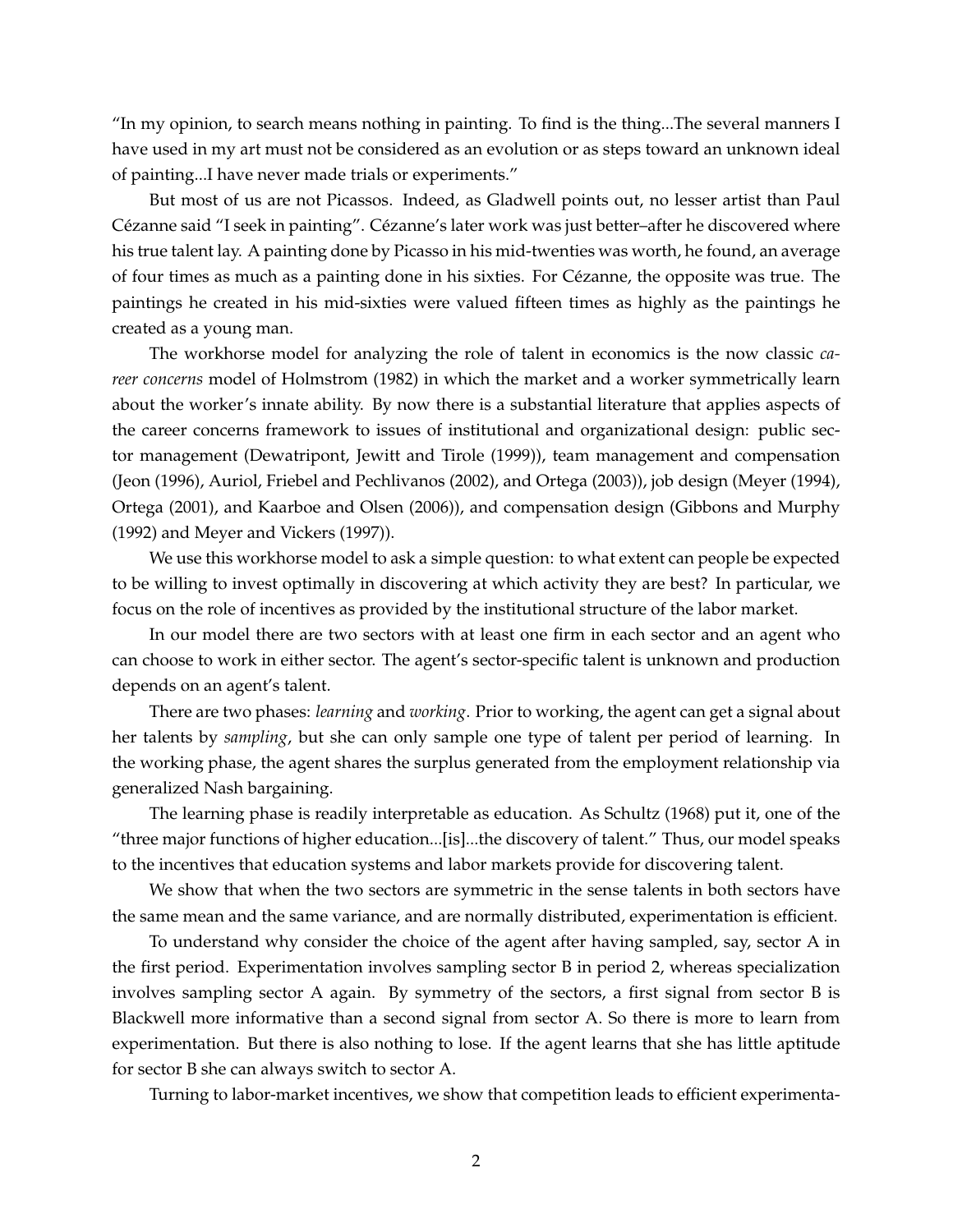tion. To see this, note that when the labor market is perfectly competitive, the agent is the residual claimant and thus has incentives to choose the efficient sampling strategy.

On the other hand, when labor markets are monopsonistic, the agent has no bargaining power and so her wage is just her reservation wage–which is determined by the the lesser of her two talents. Thus, second period signals are irrelevant, but low signals entail a cost in terms of a lower reservation wage. Specialization, by suppressing learning, limits this cost.

A strength of our model is that we can clearly see how our assumptions of symmetry, normality, and the absence of human capital drive our main result that experimentation is efficient. Relaxing these assumptions highlights circumstances in which there is a role for specialization. When talents are asymmetric, sampling the talent with the higher variance repeatedly can be optimal because there is more to learn from that talent. To understand the role normality plays, we consider a setting where talents have a  $t$ -distribution. Unlike the case where talents are normally distributed, the posterior variance now depends on the realization of the signal, which once again makes specialization efficient for extreme draws (negative or positive) of the talent sampled. Finally, when sampling a talent is associated with the accumulation of sector-specific human capital, specialization once again has a role to play for high draws of the initial talent sampled. We also consider an extension where we endogenize the number of samples drawn and find that labor market competition encourages the agent to sample more.

Our study shares features with the multi-armed bandit literature.<sup>2</sup> As in the multi-armed bandit problem, our setup includes experimentation and exploitation; but whereas in the former an agent can repeatedly switch between experimentation and exploitation over an infinite horizon, in our setup, experimentation can only happen in the learning phase (periods 1 and 2) and exploitation occurs in the working phase (period 3). Modeling the labor market as a multi-armed bandit problem, Miller (1984) shows that, ceteris paribus, an agent chooses the job with the highest information value. Since working in a job reduces uncertainty about the job-specific match value, agents have an incentive to switch between jobs (and occupations). This result is consistent with our finding that agents in competitive labor markets experiment during the learning phase. Following Jovanovic (1979), Miller (1984) considers many firms that compete for a single agent, who is, therefore, able to extract the entire match value. In contrast, Felli and Harris (1996) assumes that there are only two firms, one for each job, such that the agent's wage from its current employer equals the agent's match value with the other firm. In this setting, Felli and Harris (1996) show that the agent experiments efficiently, in the sense that total surplus is maximized. This contrasts with our finding that efficient experimentation occurs only if the labor market is sufficiently competitive.

A key feature of our model is that the talent to be discovered has multiple dimensions. This feature appears in other learning contexts as well: job design (Meyer (1994) and Ortega (2001)) and education systems (Malamud (2010) and Malamud (2011)). But in these models, the decision

<sup>&</sup>lt;sup>2</sup>See Bergemann and Välimäki (2008) for a review of the multi-armed bandit problem and its applications in economics.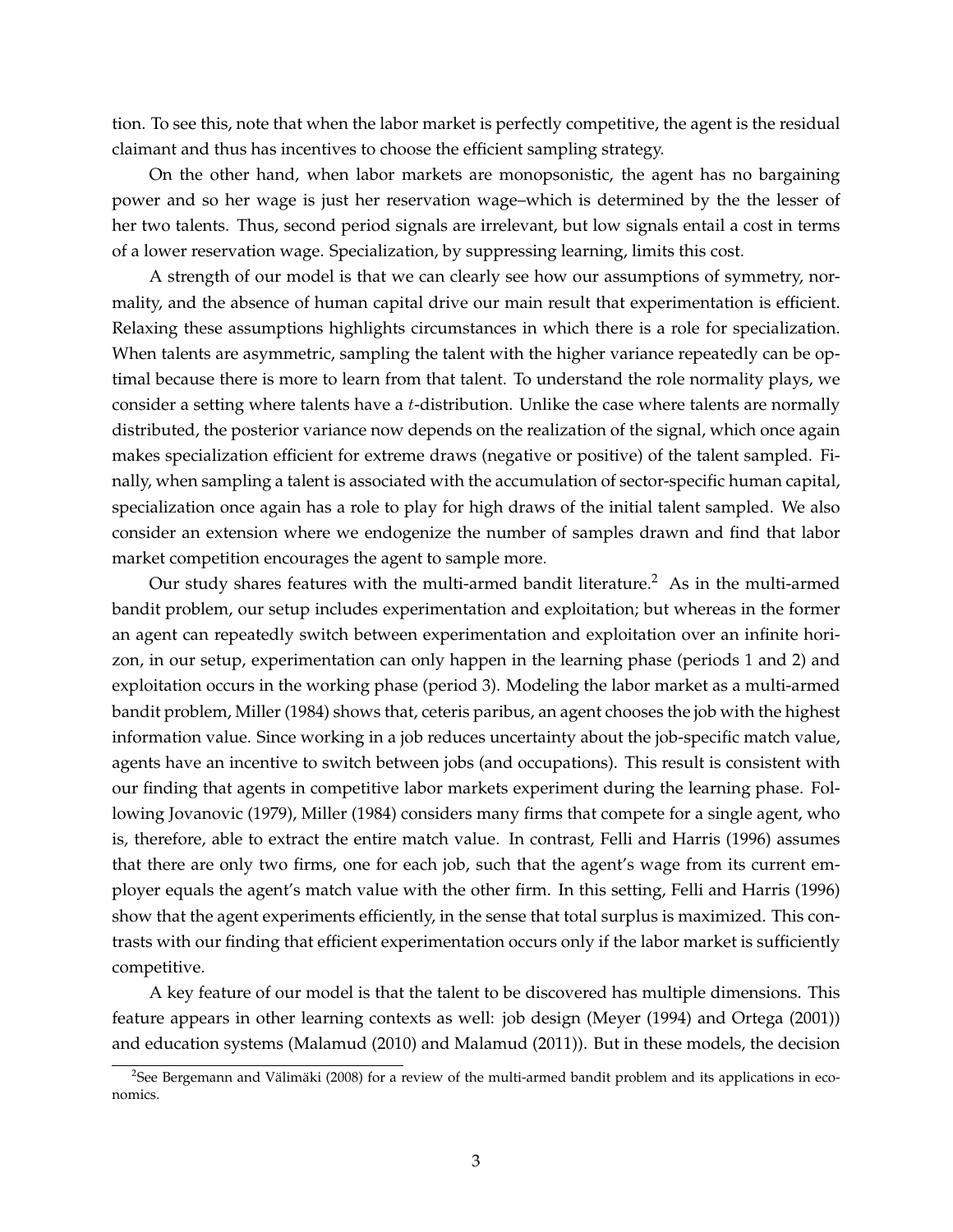about which type of talent to learn about is *fixed* upfront and cannot depend on new information. By contrast, this decision in our framework is *flexible* and is allowed to vary with new information.

Finally, the trade-off between experimantation and specialization is related to the comparison of breadth versus depth in Geng, Pejsachovicz and Richter (2018). In their baseline model, Geng et al. (2018) consider an agent who chooses between N products which each have N attributes. The value of a product is the sum of its i.i.d. attributes. Before choosing a product, the agent decides whether to learn the values of all  $N$  attributes of one product (depth) or pick one attribute, say attribute  $j$ , and learn the values of attribute  $j$  for all  $N$  products (breadth). Geng et al. (2018) show that when  $N = 2$  and the distribution of attributes is symmetric, the agent is indifferent between breadth and depth, whereas we find that the agent prefers experimentation (breadth). The key difference that leads to the divergent findings is that in Geng et al. (2018), all attribute values are i.i.d., whereas in our model, the second signal from sector A is less informative than the first signal from sector B.

### **2 The model**

#### **2.1 Environment and Production**

There are two sectors: sector A and sector B. Associated with each sector is at least one risk neutral firm. There is a risk neutral agent who chooses to work in either sector A or sector B.

The agent's talent in sector A (B) is given by  $\eta^A(\eta^B).$  This talent is unknown and is distributed normally with mean  $0$  and variance  $\sigma_\eta^2>0.$  Talents across sectors are independent of one another. Production depends on the talent of the agent in the sector. An agent who works in sector A (B) produces an output  $\eta^A(\eta^B).$ 

#### **2.2 Sampling Talents**

Prior to working, the agent *samples* (or learns about) her talents in a sector over two periods. An agent who samples sector  $i$ ,  $i=A,B$ , in period  $t$ ,  $t=1,2$ , draws an informative signal  $s_t^i=\eta^i+\epsilon_t^i$ at the end of the period, where  $\epsilon_t^i$  is an idiosyncratic error term which is normally distributed with mean 0 and variance  $\sigma_{\epsilon}^2 > 0$ . The error terms are independent across periods.

The key constraint that the agent faces is that she can only sample one type of talent per period. If the agent samples the same type of talent over both periods, we say that she *specializes*. On the other hand, if the agent samples different types of talents over both periods, we say that she *experiments*. We assume that the agent must sample a talent in each period.

#### **2.3 Labor Market Competition and Incentives**

The agent's wage from working for a firm is determined by Nash Bargaining over the expected surplus. Let the parameter  $\mu \in [0,1]$  denote the agent's bargaining weight. We use this parameter to model labor market competition in a reduced form way. In particular, we assume that  $\mu = 0$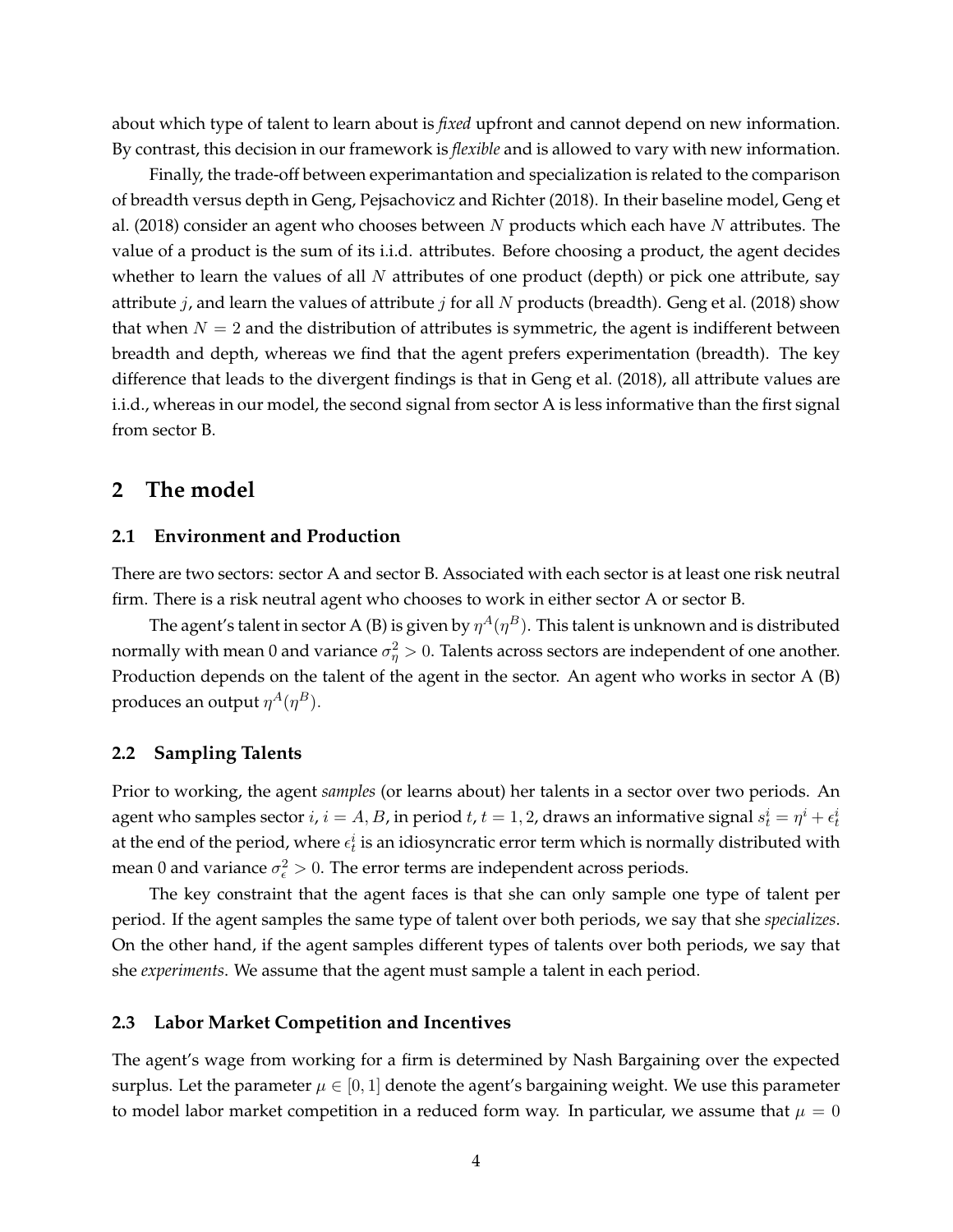

Figure 1: Timeline.

corresponds to a case of *monopsony* where there is only one firm in each sector. An increase in  $\mu$ can then be interpreted as more competition in the labor market with the extreme case of  $\mu = 1$ corresponding to a *perfectly competitive labor market*. Alternatively, the case with  $\mu = 1$  can also be thought of as entrepreneurship where the agent is the residual claimant of her talent.

#### **2.4 Timing and Information Structure**

There are three periods in the model: two sampling periods followed by a working period. Given the symmetry in the distribution of both talents, we assume without loss of generality that the agent samples sector A in the first period. Thus for all of our analysis, we treat the realized signal in period 1 for talent A,  $s_1^A$ , as an exogenous parameter. The timing and information structure of the model then is as follows.

The agent samples sector A at the start of period 1. At the end of this period, she draws a publicly observable signal  $s_1^A$ . Conditional on this realized signal the agent decides which sector to sample at the start of the second period. And at the end of the second period, the signal  $s_2^i$ , where  $i \in \{A, B\}$ , is realized. At the start of period 3, the agent decides which sector to work in. Finally, at the end of period 3, production takes place. Figure 1 depicts the timing of the model.

## **3 Efficiency**

Efficiency requires that the agent's sampling choice maximizes expected output. In this section, we compare the expected surplus (output) from specializing versus experimenting, given the realization of the first period signal  $s_1^A$ . We first sketch the total surplus functions associated with specialization and experimentation. We then compare the expected surplus across these two sampling strategies.

Consider the surplus function associated with specialization first. To convey the intuition for our results clearly, it is useful to work with a transformation of the second period signal in sector A. In particular, define  $\hat{s}_2^A = s_2^A - \lambda_1 s_1^A$  where  $\lambda_1 = \frac{\sigma_\eta^2}{\sigma_\eta^2 + \sigma_\epsilon^2}$ . This normalized signal  $\hat{s}_2^A$  has a mean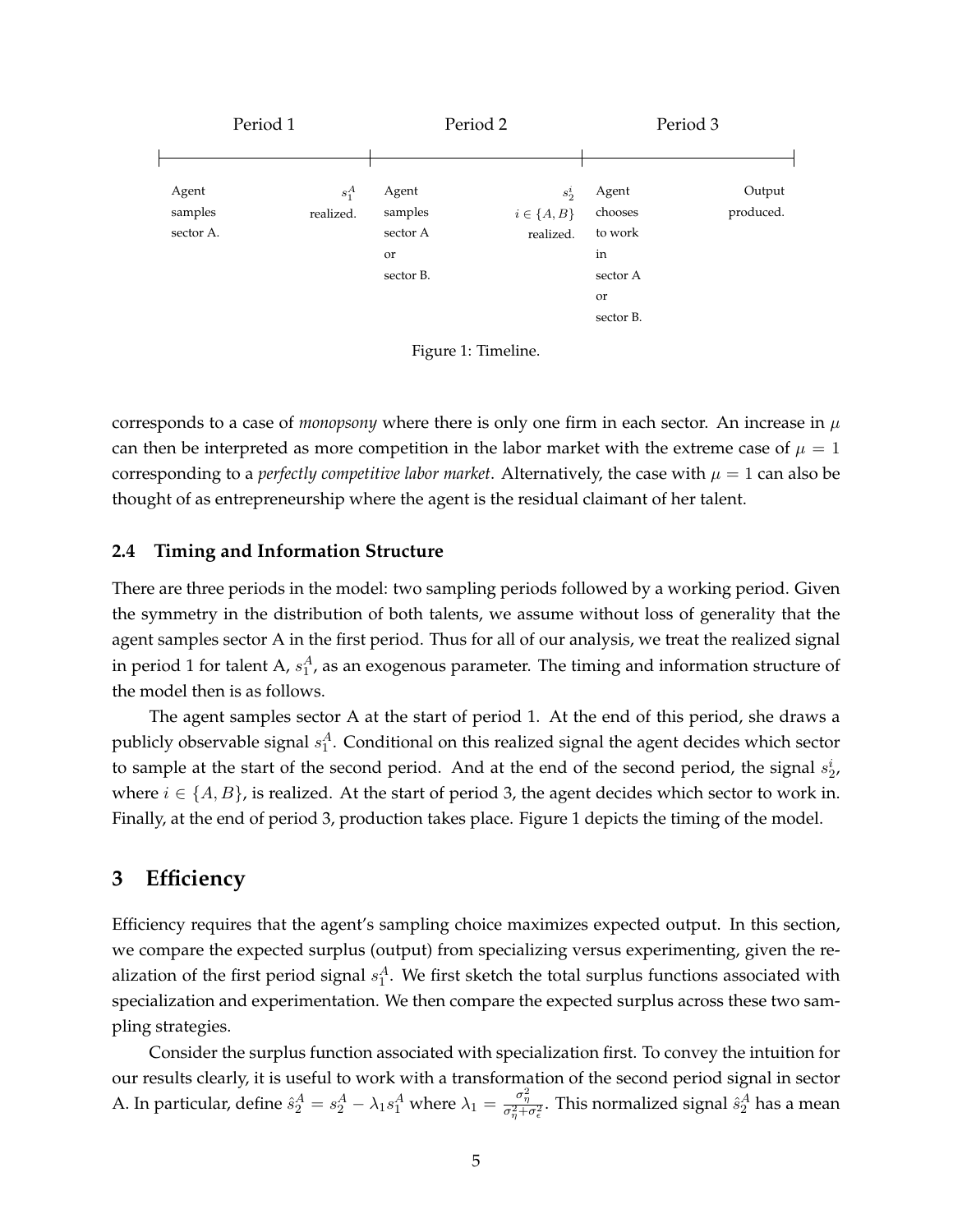

Figure 2: Total Surplus Functions:  $s_1^A > 0$ .

Figure 3: Total Surplus Functions:  $s_1^A < 0$ .

of 0 and the same variance as the signal  $s_2^A$  . Let  $F^A$  and  $F^B$  be the distribution functions for  $\hat{s}_2^A$ and  $s_2^B$  respectively.

Because the agent can pick which sector to work in after sampling talents, the surplus from specialization is given by:

$$
TS_S = \max \{ E(\eta_A | s_1^A, \hat{s}_2^A), E(\eta_B | s_1^A, \hat{s}_2^A) \}
$$
  
= 
$$
\max \{ \lambda_1 s_1^A + \lambda_2 \hat{s}_2^A, 0 \},
$$

where  $\lambda_2 = \frac{\sigma_\eta^2}{2\sigma_\eta^2+\sigma_\epsilon^2}$  .

Similarly, the surplus from experimentation is given by:

$$
TS_E = \max\{E(\eta_A|s_1^A, s_2^B), E(\eta_B|s_1^A, s_2^B)\}
$$
  
= 
$$
\max\{\lambda_1 s_1^A, \lambda_1 s_2^B\}.
$$

The expected surplus from specialization,  $V_S$ , is then given by:

$$
V_S = E_{\hat{s}_2^A}[TS_S] = E_{\hat{s}_2^A}[\max\{\lambda_1 s_1^A + \lambda_2 \hat{s}_2^A, 0\}]
$$

and the expected surplus from experimentation,  $V_E$ , is given by:

$$
V_E = E_{s_2^B}[TS_E] = E_{s_2^B}[\max{\{\lambda_1 s_1^A, \lambda_1 s_2^B\}}].
$$

Figures 2 and 3 plot the surplus from experimentation and specialization as a function of the realization of the second period signal. Looking at these figures, it is not clear which of the two sampling strategies yields a higher expected surplus. Notice that the surplus functions overlap. Also expectations are taken with respect to different random variables:  $\hat{s}_2^A$  and  $s_2^B$ . Our main result in this section is that experimentation yields a higher expected surplus relative to specialization regardless of the initial draw of talent.

But first we state a useful Lemma.

**Lemma 1** *Let* x *be a normally distributed random variable with mean 0. Let* a *be a positive real number and let c and d be real numbers. Then*  $E_x$ [ $max\{ax + c, d\}$ ] =  $E_x$ [ $max\{ax + d, c\}$ ].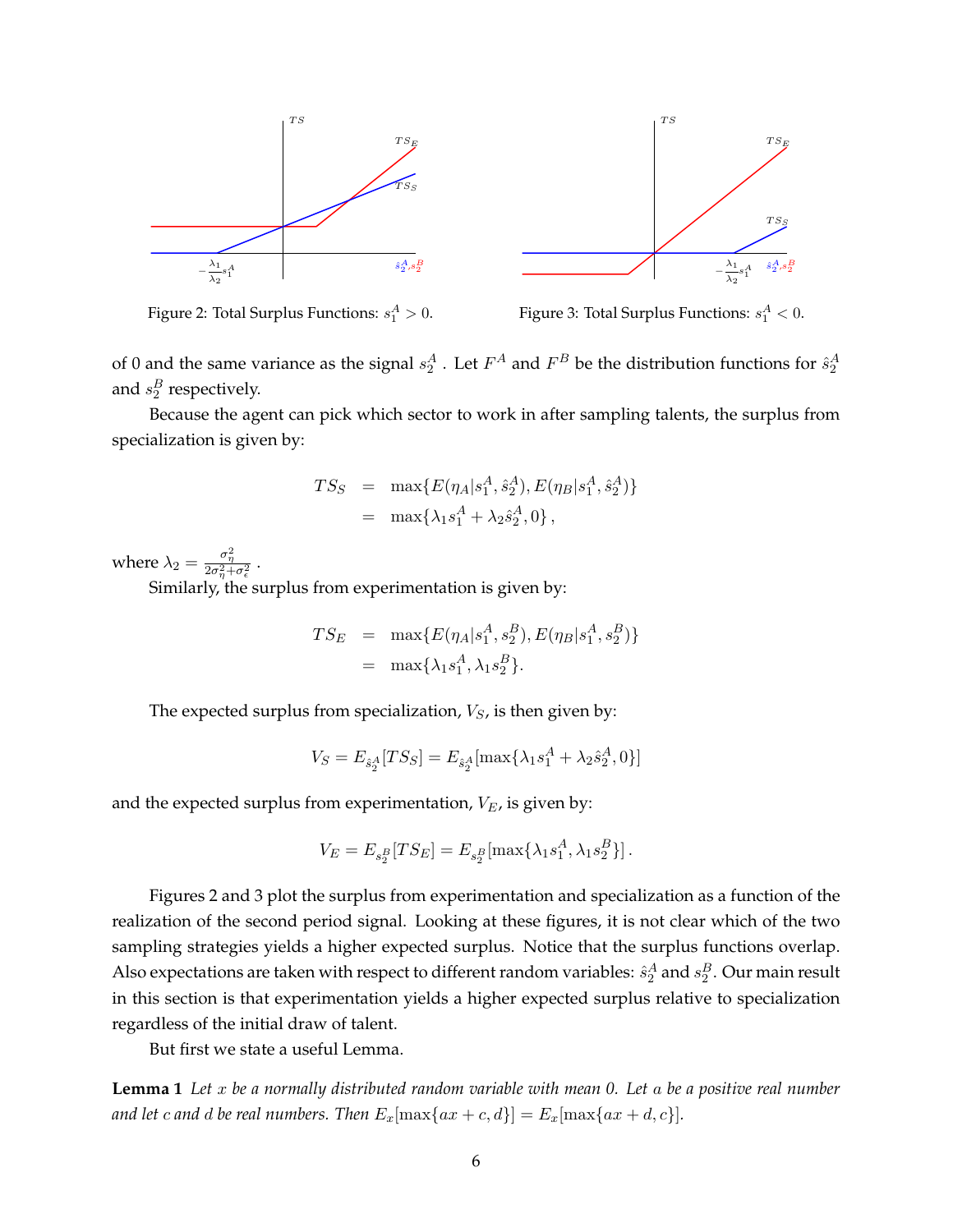**Proof** Let F denote the distribution function of x. Since the normal distribution is symmetrical around zero,  $F(x) = 1 - F(-x)$ . Then

$$
E_x[\max\{ax+c,d\}] - E_x[\max\{ax+d,c\}] = F(\frac{d-c}{a})d + a \int_{\frac{d-c}{a}}^{\infty} x dF + (1 - F(\frac{d-c}{a}))c
$$
  

$$
- F(\frac{c-d}{a})c - a \int_{\frac{c-d}{a}}^{\infty} x dF - (1 - F(\frac{c-d}{a}))d
$$
  

$$
= a \int_{\frac{d-c}{a}}^{\infty} x dF - a \int_{\frac{c-d}{a}}^{\infty} x dF
$$
  

$$
= 0,
$$

where the last step again follows from the symmetry of the normal distribution.  $\blacksquare$ 

The above Lemma says that when a random variable is normally distributed with a mean of zero, then interchanging intercepts across components of the max function does not change the expected value of the max function. It is worth pointing out that the lemma above holds not just for a normal distribution but for any symmetric distribution with mean 0.

We now turn to our main result in this section.

**Proposition 1** *Experimentation, where the agent samples different sectors in each period, is efficient.*

**Proof** We split the proof into three claims.

**Claim 1:**  $E_{\hat{s}_2^A}[TS_S] = E_{\hat{s}_2^A}[\max\{\lambda_1 s_1^A + \lambda_2 \hat{s}_2^A, 0\}] \le E_{s_2^B}[\max\{\lambda_1 s_1^A + \lambda_2 s_2^B, 0\}].$ 

The distribution of signal  $\hat{s}_2^A$  given  $s_1^A$  is  $N(0, (1 - \lambda_1^2)(\sigma_\eta^2 + \sigma_\epsilon^2))$ . The distribution of signal  $s_2^B$  is  $N(0, \sigma_\eta^2 + \sigma_\epsilon^2)$ . Therefore the two random variables  $\hat{s}_2^A$  and  $s_2^B$  have the same mean but the former has smaller variance than the latter. Thus  $\hat{s}_2^A$  second-order stochastically dominates  $s_2^B$ . Since the max function is convex,  $E_{\hat{s}^A_2}[\max\{\lambda_1s^A_1+\lambda_2\hat{s}^A_2,0\}]\leq E_{s^B_2}[\max\{\lambda_1s^A_1+\lambda_2s^B_2,0\}].$ **Claim 2:**  $E_{s_2^B}[\max{\{\lambda_1 s_1^A + \lambda_2 s_2^B, 0\}}] < E_{s_2^B}[\max{\{\lambda_1 s_1^A + \lambda_1 s_2^B, 0\}}].$ 

Consider two possible cases.

First, suppose  $s_1^A \leq 0$ . Then  $\max\{\lambda_1s_1^A+\lambda_2s_2^B,0\} \leq \max\{\lambda_1s_1^A+\lambda_1s_2^B,0\}$  with the inequality strict for  $s_2^B$  sufficiently large. Thus  $E_{s_2^B}[\max\{\lambda_1s_1^A+\lambda_2s_2^B,0\}] < E_{s_2^B}[\max\{\lambda_1s_1^A+\lambda_1s_2^B,0\}]$ .

Second, suppose  $s_1^A > 0$ . Then  $\max\{\lambda_1 s_1^A, \lambda_2 s_2^B\} \le \max\{\lambda_1 s_1^A, \lambda_1 s_2^B\}$  with the inequality strict for  $s_2^B$  sufficiently large. From Lemma 1, it follows that  $E_{s_2^B}[\max\{\lambda_1s_1^A+\lambda_2s_2^B,0\}]=$  $E_{s_2^B}[\max\{\lambda_1 s_1^A, \lambda_2 s_2^B\}] < E_{s_2^B}[\max\{\lambda_1 s_1^A, \lambda_1 s_2^B\}] = E_{s_2^B}[\max\{\lambda_1 s_1^A + \lambda_1 s_2^B, 0\}].$ **Claim 3:**  $E_{s_2^B}[\max{\{\lambda_1 s_1^A + \lambda_1 s_2^B, 0\}}] = E_{s_2^B}[\max{\{\lambda_1 s_1^A, \lambda_1 s_2^B\}}] = E_{s_2^B}[TS_E].$ 

This claim follows from Lemma 1.

Taking all three claims together, the result holds. ■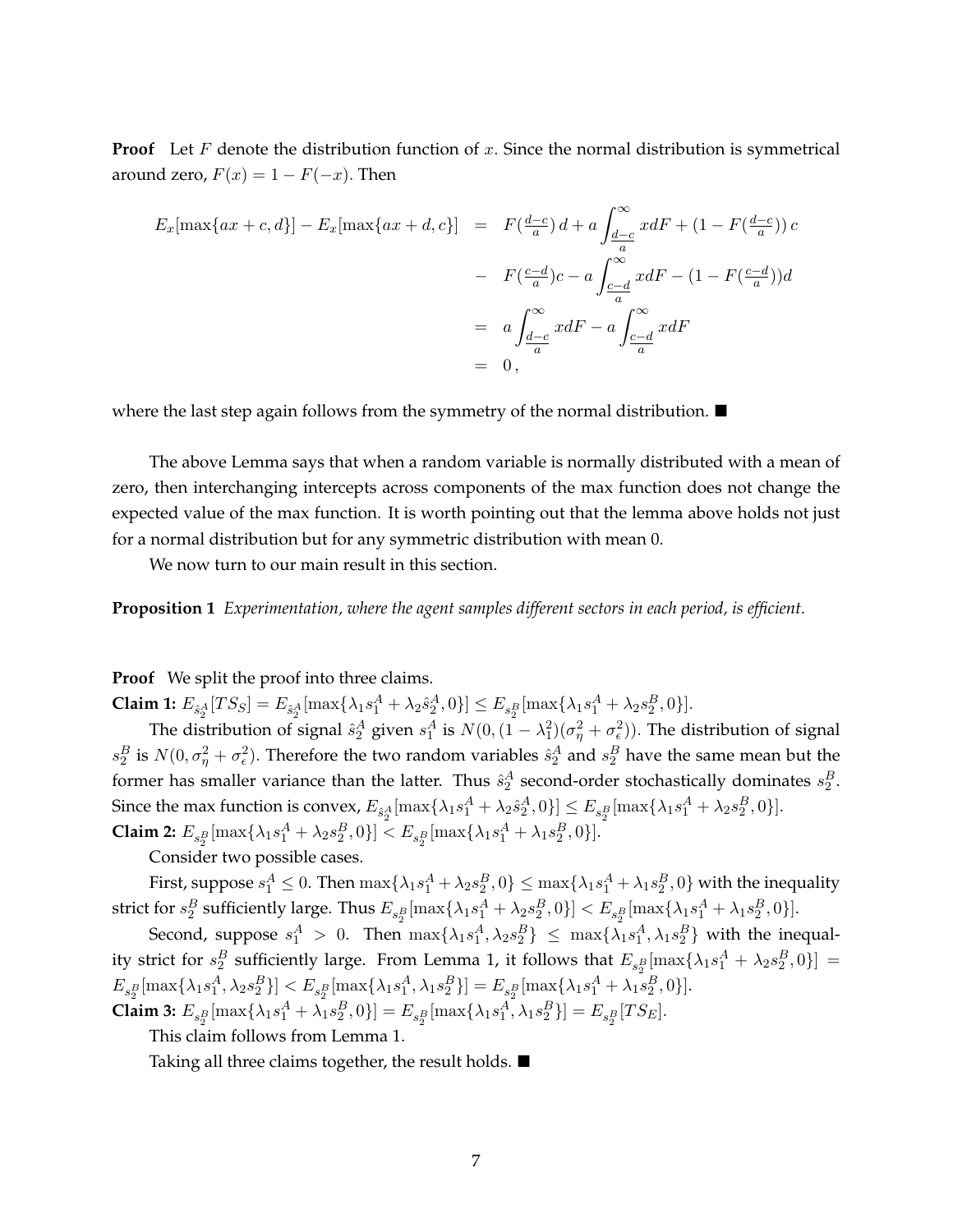To understand the intuition for this result it helps to take a closer look at the surplus functions in Figures 2 and 3 above. In particular, notice that there is an *upside* effect: a high signal in the second period increases the posterior mean of the sampled talent and thus increases surplus, whereas a low signal entails no cost because the agent can switch to the non-sampled sector. It turns out that the upside effect is stronger in the case of experimentation for the following two reasons.

First, since the agent's talent in sector B is sampled for the first time in the case of experimentation, the weight placed on this signal is larger relative to the weight placed on the signal in the specialization case ( $\lambda_1 > \lambda_2$ ). This is because a signal drawn for the first time is more informative about talent.

Second, both the signals  $\hat{s}_2^A$  and  $s_2^B$  have the same mean of 0, but the signal in sector B, which is drawn for the first time, has larger variance.<sup>3</sup> Or put differently, the signal  $\hat{s}_2^A$  secondorder stochastically dominates the signal  $s_2^B$ . This is because less is known about a talent which is sampled for the first time.

To summarize, there is *more to learn* from experimentation: the weight placed on signal B when updating beliefs is stronger ( $\lambda_1 > \lambda_2$ ) and extreme values of signal B are more likely ( $\hat{s}^A_2$ second-order stochastically dominates  $s_2^B$ ). As a result, the upside effect is larger for experimentation. This larger upside effect combined with the symmetry of the normal distribution ensures that experimentation yields a higher expected surplus relative to specialization.

Given that experimentation always does better than specialization, we now look at how the difference in the expected surplus across both of these cases varies as we vary parameters in our model.

#### **Proposition 2**  $V_E - V_S$  *is:*

- $i$  strictly increasing in  $\sigma_{\eta}^2.$
- $i$ *i* strictly decreasing in  $|s_1^A|$  and tends to 0 as  $|s_1^A|$  tends to infinity.

The proof of Proposition 2 is in the appendix. The intuition for the first part of this proposition is clear. As the variance of talents gets larger, there is more to learn from experimentation which makes it more valuable relative to specialization. Part (ii) of the proposition, on the other hand, is less obvious and says that the gains from experimentation are the largest for intermediate draws of talent, and that in the limit (for very good or very bad draws of talent) these gains disappear.

To see why the second part of Proposition 2 holds, notice from Lemma 1 that we can rewrite  $E_{\hat{s}^A_2}[\max\{\lambda_1s^A_1+\lambda_2\hat{s}^A_2,0\}]=E_{\hat{s}^A_2}[\max\{\lambda_1s^A_1,\lambda_2\hat{s}^A_2\}].$  Comparing this expression with the expected surplus from experimentation, which is  $E_{s_2^B}[\max\{\lambda_1s_1^A,\lambda_1s_2^B\}]$ , we see that two things matter: the floor of the total surplus function  $\lambda_1 s_1^A$  which is common across both expressions, and the inferences drawn from the second period signal across sectors ( $\lambda_2\hat{s}^A_2$  versus  $\lambda_1s^B_2$ ). For a very good first period draw in sector A, the common floor is highly likely to bind and hence both

<sup>&</sup>lt;sup>3</sup>The signal  $\hat{s}_2^A \sim N(0, (1 - \lambda_1^2)(\sigma_\eta^2 + \sigma_\epsilon^2))$ , whereas the signal  $s_2^B \sim N(0, \sigma_\eta^2 + \sigma_\epsilon^2)$ .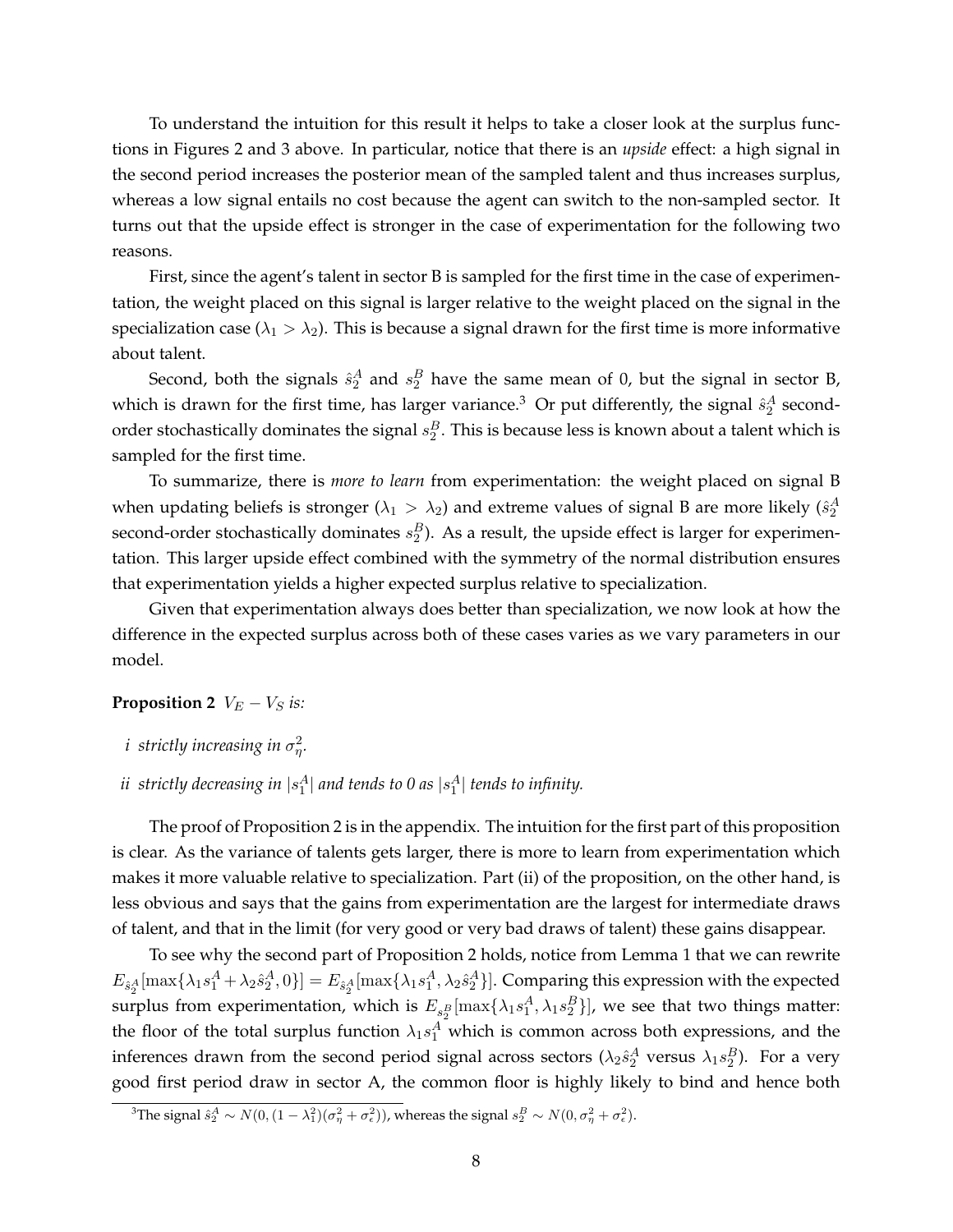sampling strategies yield close to the same value. For a very low draw in sector A, on the other hand, the common floor rarely binds. Since the mean of  $\hat{s}_2^A$  and the mean of  $s_2^B$  are both 0, the sampling strategies once again yield a similar value. Thus, it is for intermediate draws of the first period signal – where the floor is partially relevant and where there is more to learn from experimentation – where these sampling strategies differ the most.

## **4 Incentives to Sample**

We now turn to incentives that the agent has to specialize or experiment. Given that the agent bargains with a firm over the surplus, the agent's expected utility from specializing and experimenting are given by:

$$
EU_S = E_{\hat{s}_2^A}[\mu \max\{\lambda_1 s_1^A + \lambda_2 \hat{s}_2^A, 0\} + (1 - \mu) \min\{\lambda_1 s_1^A + \lambda_2 \hat{s}_2^A, 0\}]
$$

and

$$
EU_E = E_{s_2^B}[\mu \max\{\lambda_1 s_1^A, \lambda_1 s_2^B\} + (1 - \mu) \min\{\lambda_1 s_1^A, \lambda_1 s_2^B\}].
$$

The proposition below shows the agent's optimal sampling strategy.

**Proposition 3**  $EU_E - EU_S = (2\mu - 1)(V_E - V_S)$ . Thus the agent experiments if and only if  $\mu \geq \frac{1}{2}$  $\frac{1}{2}$ .

**Proof** Notice that

$$
EU_S = E_{\hat{s}_2^A}[\mu \max\{\lambda_1 s_1^A + \lambda_2 \hat{s}_2^A, 0\} + (1 - \mu) \min\{\lambda_1 s_1^A + \lambda_2 \hat{s}_2^A, 0\}]
$$
  
=  $(2\mu - 1)E_{\hat{s}_2^A}[\max\{\lambda_1 s_1^A + \lambda_2 \hat{s}_2^A, 0\}] + (1 - \mu)E_{\hat{s}_2^A}[\lambda_1 s_1^A + \lambda_2 \hat{s}_2^A]$   
=  $(2\mu - 1)V_S + (1 - \mu)\lambda_1 s_1^A$ ,

where the second line follows from the fact that  $\max\{x, y\} + \min\{x, y\} = x + y$ , and third line follows from  $\hat{s}_2^A$  having a mean of zero.

Also

$$
EU_E = E_{s_2^B}[\mu \max\{\lambda_1 s_1^A, \lambda_1 s_2^B\} + (1 - \mu) \min\{\lambda_1 s_1^A, \lambda_1 s_2^B\}]
$$
  
=  $(2\mu - 1)E_{s_2^B}[\max\{\lambda_1 s_1^A, \lambda_1 s_2^B\}] + (1 - \mu)E_{s_2^B}[\lambda_1 s_1^A + \lambda_1 s_2^B]$   
=  $(2\mu - 1)V_E + (1 - \mu)\lambda_1 s_1^A$ ,

where the second line, once again, follows from the fact that  $\max\{x, y\} + \min\{x, y\} = x + y$ , and the third line follows from  $s_2^B$  having a mean of zero.

Thus we have  $EU_E - EU_S = (2\mu - 1)(V_E - V_S)$ . Since  $V_E - V_S > 0$  (from Proposition 1), it follows that  $EU_E-EU_S\geq 0$  , if and only if  $\mu\geq$ 1  $\frac{1}{2}$ .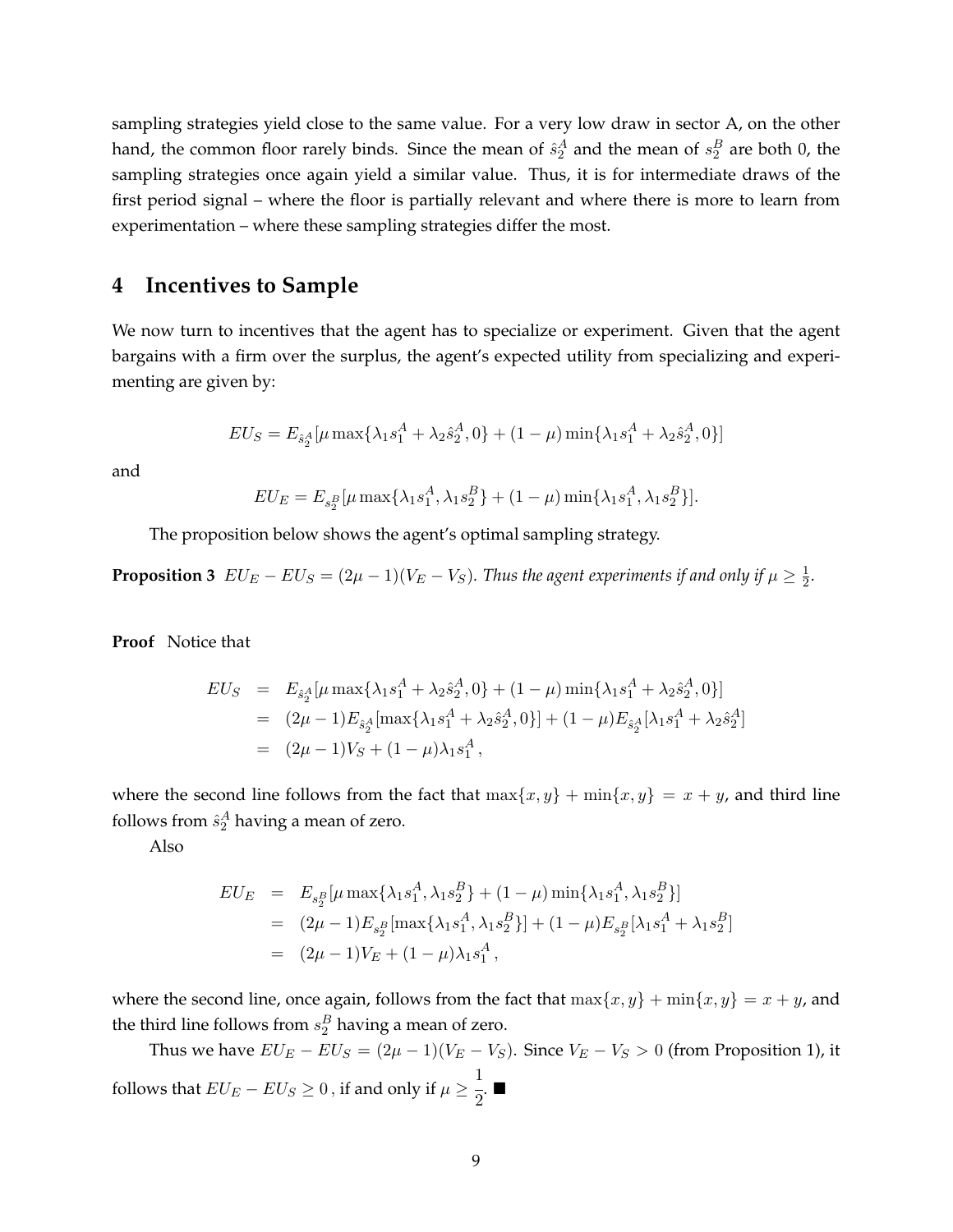Proposition 3 says that an agent (efficiently) experiments as long as labor markets are sufficiently competitive. The cutoff that induces experimentation ( $\mu = \frac{1}{2}$ )  $\frac{1}{2}$ ) lies right in the middle of the two polar cases:  $\mu = 1$  (perfectly competitive labor markets) and  $\mu = 0$  (monopsony). This is because talents are symmetrically distributed and because the updating rule for normally distributed talents and signals is linear.

To see the intuition for the proposition more clearly, let's go back to the two extreme cases of competition. When  $\mu = 1$  so that labor markets are perfectly competitive, the agent is the residual claimant and thus has incentives to choose the efficient sampling strategy. On the other hand, when  $\mu = 0$  so that labor markets are monopsonistic, the agent has no bargaining power. She hence receives her reservation wage which is the lesser of her two talents. As a result, her incentives are distorted away from experimentation: sampling the second talent in the hope of receiving a high signal in the second period yields no benefit (as wages are capped above by the non-sampled sector) while low signals entail an additional cost, because they would reduce the reservation wage. Specialization helps limit this cost: because the residual variance of sampling the same talent in the second period is lower than sampling the other talent. Put differently, specialization suppresses learning, which in monopsony only has costs and no benefits.

### **5 Extensions**

#### **5.1 A Role for Specialization**

Our main result in Proposition 1 is that experimentation is efficient regardless of the initial draw of talent. This result, however, hinges crucially on some assumptions made in our paper: talents are symmetrically and normally distributed, and there is no human capital acquired during the learning phase. In this subsection, we show that specialization has a role to play from an efficiency viewpoint when these assumptions are relaxed.<sup>4</sup> The proofs of all the propositions that follow are in the appendix.

#### **5.1.1 Human Capital**

We now introduce human capital into our analysis. When an agent samples a sector, she does not just get a signal of her talent; she also acquires human capital  $H > 0$ . Output in each sector is the agent's talent plus her human capital. When human capital is general across sectors, we can rewrite the surplus functions as:

$$
TS_S^{General} = \max\{\lambda_1 s_1^A + \lambda_2 s_2^A + 2H, 2H\}
$$

and

$$
TS_E^{General} = \max\{\lambda_1 s_1^A + 2H, \lambda_1 s_2^B + 2H\}.
$$

<sup>4</sup>Allowing for an exogenous outside option for the agent limits these efficiency gains from specialization.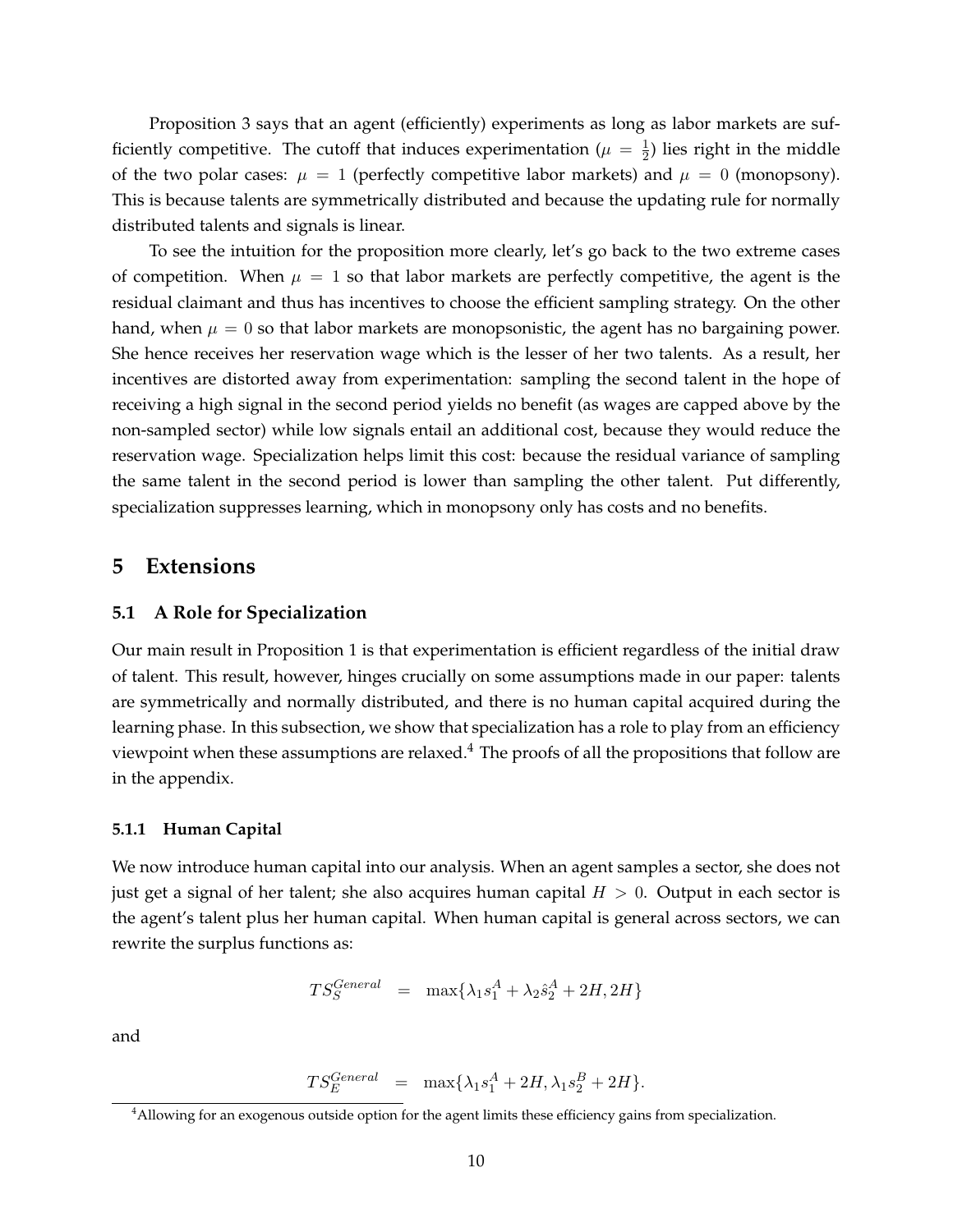When human capital is specific to a sector, on the other hand, the surplus functions become:

$$
TS_S^{Specific} = \max\{\lambda_1 s_1^A + \lambda_2 \hat{s}_2^A + 2H, 0\}
$$

and

$$
TS_E^{Specific} = \max\{\lambda_1 s_1^A + H, \lambda_1 s_2^B + H\}.
$$

The following proposition characterizes the efficient sampling strategy with human capital.

#### **Proposition 4** *i When human capital is general across sectors, experimentation is efficient.*

*ii When human capital is specific to a sector, specialization is efficient for a sufficiently large first period* signal  $s_1^A$ , and experimentation is efficient for a sufficiently small first period signal  $s_1^A$ .

With general human capital, nothing changes in our analysis: experimentation is still efficient regardless of the first period signal. But when human capital is specific to a sector, our main result in Proposition 1 changes. With specific human capital, when an agent gets a really good draw in sector A, then it is efficient for her to sample the same sector again. And when she gets a really bad draw in sector A, efficiency dictates that she should experiment instead. The intuition for the result is the following. Because human capital is sector specific, it is lost if the agent ends up working in a different sector. For a large first period signal in sector A, the agent is more likely to work in sector A which makes it more costly to sample and accumulate human capital in sector B. For a low first period signal on the other hand, the agent is more likely to work in sector B so that experimentation is more valuable.

#### **5.1.2 Asymmetric Model**

So far in our model, sectors are symmetric: talents in both sectors have the same mean and the same variance. In this section, we allow for asymmetries across sectors.

Let  $\eta^A\sim N(0,\sigma_\eta^2)$  and  $\eta^B\sim N(b,v\sigma_\eta^2)$  where  $v>0$  and where  $b$  is any real number. Also let  $\epsilon_t^A \sim N(0, \sigma_{\epsilon}^2)$  and  $\epsilon_t^B \sim N(0, w\sigma_{\epsilon}^2)$  for  $t=1,2$  with  $w>0$ . Using this information structure we have that  $E(\eta^B | s_2^B) = (1 - \lambda_1^B) b + \lambda_1^B s_2^B$ , where  $\lambda_1^B = \frac{v \sigma_\eta^2}{v \sigma_\eta^2 + w \sigma_\epsilon^2}$ . The unconditional distribution of the signal  $s_2^B$  is normal with mean b and variance  $v\sigma_\eta^2 + w\sigma_\epsilon^2$ .

We break this section into two parts. In the first part, we assume that the agent exogenously samples sector A in period 1. In the second part, the agent's choice of which sector to sample initially is made endogenous.

The following proposition gives sufficient conditions under which experimentation is efficient when the agent exogenously samples sector A in period 1.

**Proposition 5** Let  $1 - \lambda_1^2 < v\lambda_1 + w(1 - \lambda_1) < v(1 + \lambda_1)$ . Then, experimentation, where the agent *samples different sectors in each period, is efficient.*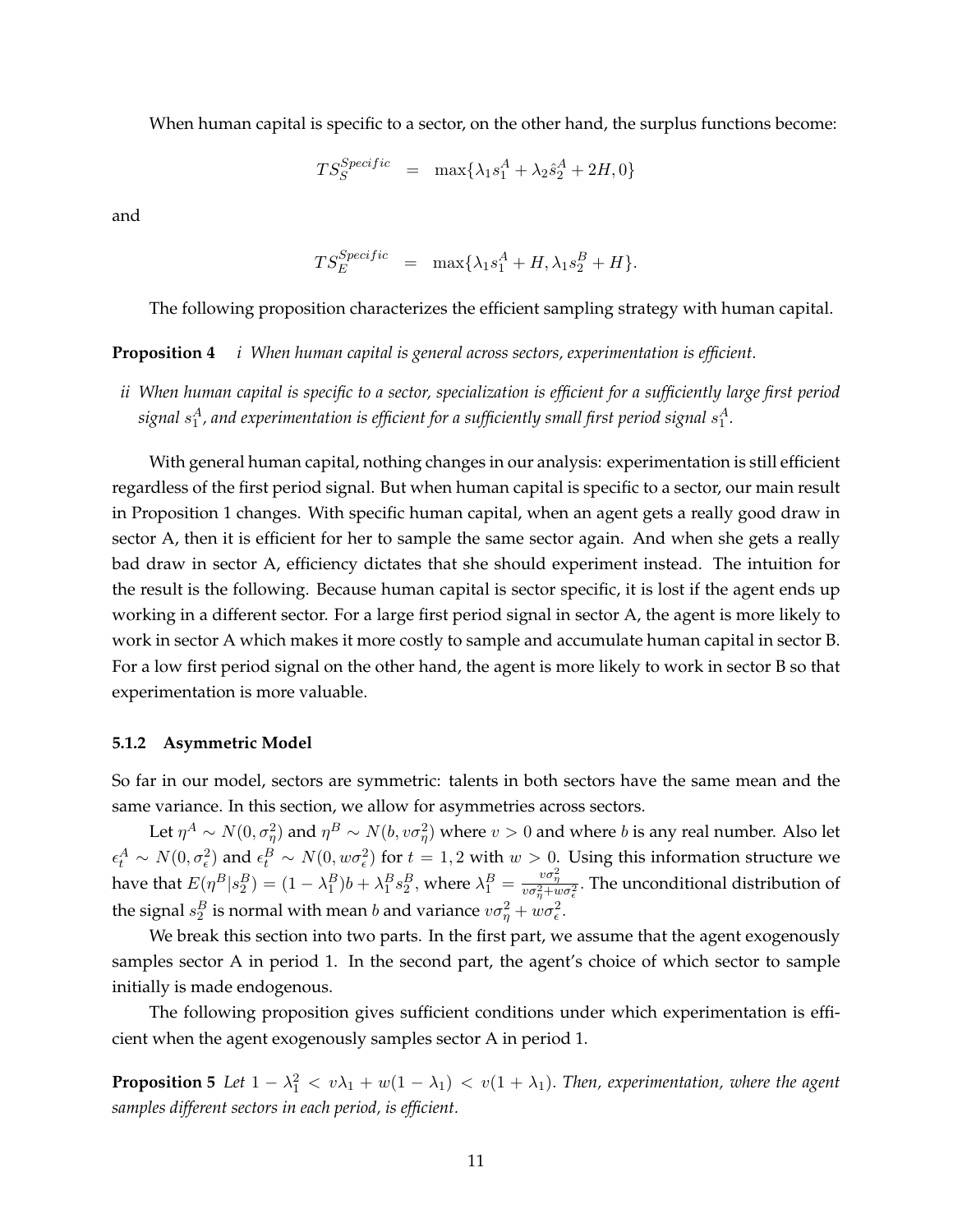Notice first that the parameter  $b$  plays no role in the proposition above – the sufficient conditions do not depend on  $b$ . What the result does depend on is the variances of talents and the variances of the error terms. The first condition in the proposition,  $1-\lambda_1^2 < v\lambda_1 + w(1-\lambda_1)$ , ensures that signal B has larger variance than signal A. The second condition,  $v\lambda_1 + w(1 - \lambda_1) < v(1 + \lambda_1)$ , ensures that the weight placed on signal B while updating the mean is higher. These two conditions, combined with the symmetry of the normal distribution ensure that experimentation, once again, is efficient.

Next, we relax the assumption that the agent exogenously samples sector A in the first period. We restrict our attention to the case where  $v > 1$  and  $w = 1$ . Thus, talent has a larger prior variance in sector B and signals are equally noisy across sectors. For this case we have a very simple condition under which experimentation is efficient.

**Proposition 6** *Let*  $v > 1$ ,  $w = 1$ , and let the agent choose which sector to sample in period 1. Then experimentation is efficient if and only  $\frac{\sigma_{\eta}^2}{\sigma_{\epsilon}^2} \geq \frac{v-1}{v}$  $\frac{-1}{v}$ .

The proposition above offers a simple condition that is both necessary and sufficient for experimentation to be efficient. The left-hand side of the condition  $\frac{\sigma_{\eta}^2}{\sigma_{\epsilon}^2}$  is simply the signal to noise ratio, whereas the right-hand side of the condition,  $\frac{v-1}{v}$  measures the degree to which variances across sectors are asymmetric. The proposition then says that as long as the signal to noise ratio is at least as large as the degree of asymmetry in the variances, then experimentation is efficient.

#### **5.1.3 How Sensitive is the Result to the Normal-Normal Model?**

The fact that the result that experimentation is more efficient than specialization is independent of the realization of the signal drawn in the first period is surprising. We conjecture that the independence on the first period signal is specific to the normal-normal model and, more specifically, to the property that the variance of the updated normal distribution is independent of the first period signal.

To explore this conjecture we analyze a slightly more general information structure. We assume that the agent's talent,  $\eta^i$ , in sector  $i = \{A, B\}$  follows a Student t-distribution with  $\nu > 2$ degrees of freedom, a mean of zero and scale parameter of  $\frac{\nu-2}{\nu}\sigma_{\eta}^2$ , i.e.,

$$
\eta^i \sim t_\nu(0, \tfrac{\nu-2}{\nu}\sigma_\eta^2).
$$

As before, conditional on  $\eta^i$ , signals are normally distributed with mean  $\eta^i$  and variance  $\sigma_\epsilon^2.$  When the prior distributions for the agent's talents follow a t-distribution and signals are normally distributed, the posterior distributions for the agent's talents are also t-distributions DeGroot (1970). The posterior means of the agent's talents are the same as for the normal-normal model.

Similarly, the unconditional distribution of the first signal and the conditional distribution of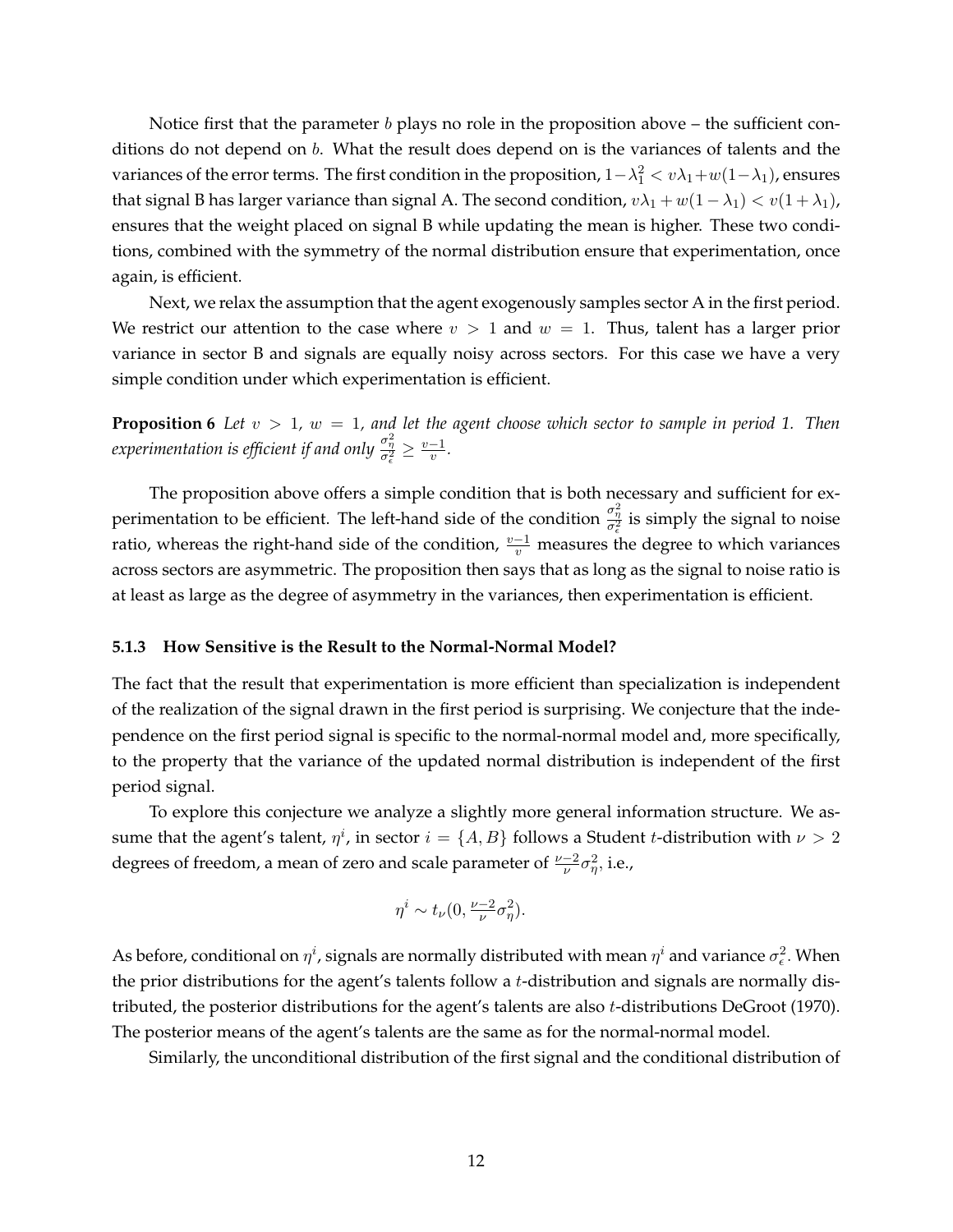Figure 4: The difference in expected surplus from experimentation over specialization ( $V_E - V_S$ )



the second signal given the first signal follow Student t-distributions. More specifically,

$$
s_2^B \sim t_\nu(0, \frac{\nu - 2}{\nu} (\sigma_\eta^2 + \sigma_\epsilon^2))
$$
  
and  

$$
\hat{s}_2^A | s_1^A \sim t_{\nu+1}(0, (\frac{\nu - 2}{\nu} + \frac{1}{\nu + 1} \frac{(s_1^A)^2}{\sigma_\eta^2 + \sigma_\epsilon^2})(1 - \lambda_1^2)(\sigma_\eta^2 + \sigma_\epsilon^2))
$$

These posterior distributions are very similar to the ones obtained in the normal-normal model. Posterior means are identical and, as  $\nu \to \infty$ , the variances and distributions converge to the normal-normal model.

The crucial difference to the normal-normal model is that the posterior variance of the second signal in sector A depends on the first signal. The greater the magnitude of the first signal, the greater the posterior variance of the second signal. If  $s_1^A$  is very high or very low, the posterior variance of the second signal from sector A can get larger than the unconditional variance of the signal from sector B. In this case it can be efficient to sample from sector A again and, thus, specialize.

This is illustrated in Figure 4, which shows the difference in expected surplus from experimentation and specialization. Here,  $\sigma_{\eta}^2 = \sigma_{\epsilon}^2 = 1, \lambda_1 = 0.5, \lambda = 0.33$  and  $\nu = 3$ .

Figure 4 confirms our conjecture: The result that experimentation is more efficient than specialization *for all* realizations of the first signal relies on the normal-normal model. In Figure 4 specialization is more efficient when the first signal is below -3.4 or above 3.4. Note that for the parameter values used in Figure 4, the signal  $s_1^A$  follows a t-distribution with 3 degrees of free-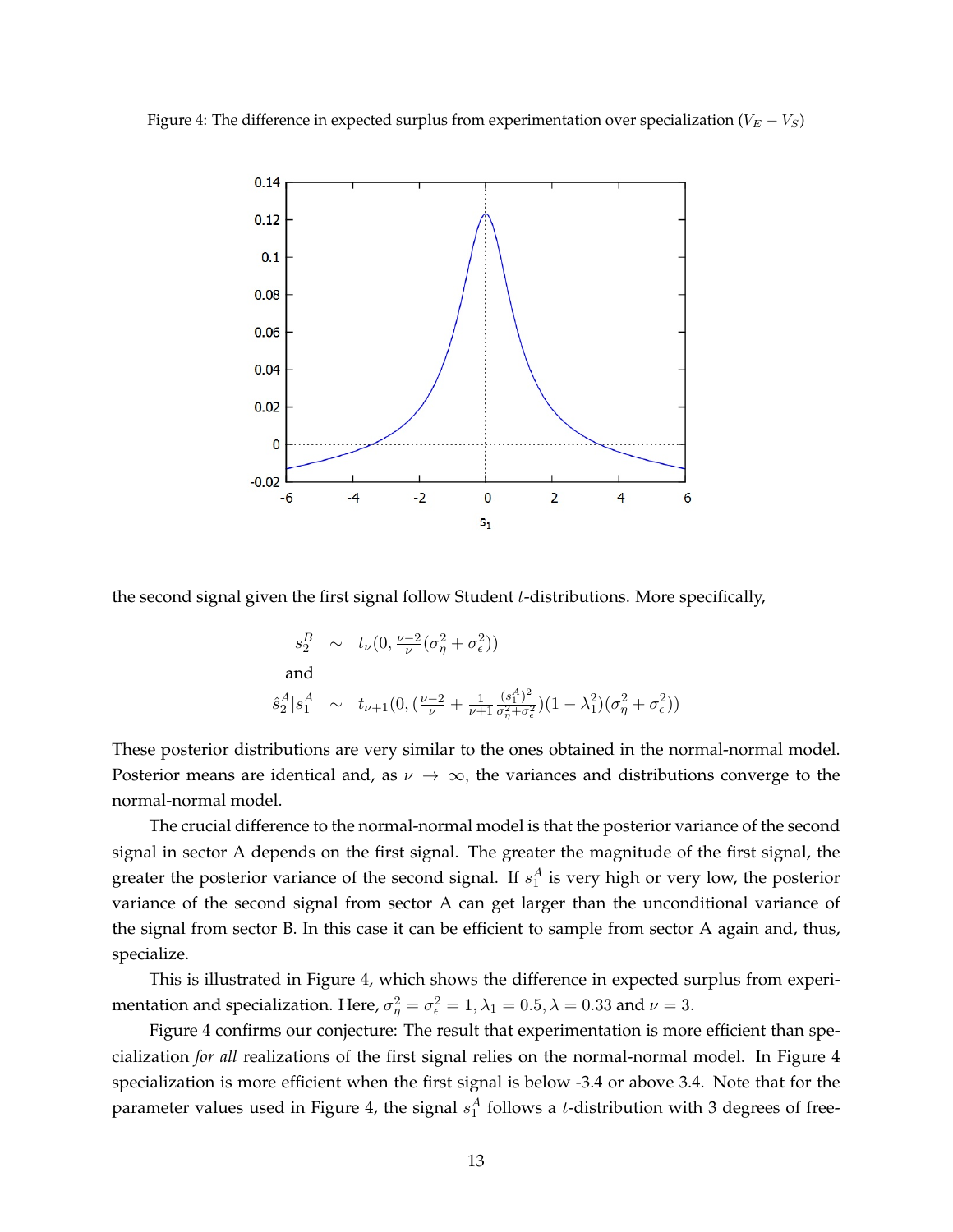dom, mean zero and standard deviation of  $\sqrt{2}$ . Given this distribution, the probability of choosing a signal below -3.4 or above 3.4 is less than 10%. Thus, for the vast majority of realized signals, experimentation is still efficient.

#### **5.2 Option not to Sample Talent**

So far in our analysis, we have assumed that the agent has to sample her talent twice: in period 1 and in period 2. Implicit in this framework is a sufficiently large cost  $c > 0$ , that the agent incurs if she does not draw a second sample of talent.<sup>5</sup> In this subsection, we relax this assumption and give the agent the option of not sampling her talent in the second period. Fewer sampling draws can be interpreted as the agent entering the labor market early. The following proposition shows how the agent's decision to draw a second sample depends on competition in the labor market.

**Proposition 7** *An agent is more likely to sample her talent for a second time in a more competitive labor*  $market$  (where  $\mu$  *is larger*).

**Proof** The agent samples her talent for the second time if and only if

$$
\max\{EU_S, EU_E\} - (\mu \max\{\lambda_1 s_1^A, 0\} + (1 - \mu) \min\{\lambda_1 s_1^A, 0\}) \ge -c.
$$

Using the fact that  $\max\{x, y\} + \min\{x, y\} = x + y$ , the inequality above can be rewritten as

$$
(2\mu - 1)(\max\{V_S, V_E\} - \max\{\lambda_1 s_1^A, 0\}) \ge -c.
$$

Using Lemma 1 and the fact that  $\hat{s}_2^A$  has a mean of zero gives us,

$$
V_S = E_{\hat{s}_2^A}[\max\{\lambda_1 s_1^A + \lambda_2 \hat{s}_2^A, 0\}] = E_{\hat{s}_2^A}[\max\{\lambda_1 s_1^A, \lambda_2 \hat{s}_2^A\}] > \max\{\lambda_1 s_1^A, 0\},
$$

and the fact that  $s_2^B$  has a mean of zero yields,

$$
V_E = E_{s_2^B}[\max\{\lambda_1 s_1^A, \lambda_1 s_2^B\}] > \max\{\lambda_1 s_1^A, 0\}.
$$

Thus  $\max\{V_S, V_E\} - \max\{\lambda_1 s_1^A, 0\} > 0$ . It follows that  $(2\mu - 1)(\max\{V_S, V_E\} - \max\{\lambda_1 s_1^A, 0\})$ is strictly increasing in  $\mu$ .

The proposition above says that competition in the labor market encourages the agent to draw more samples of talent. Or put differently, when labor markets are competitive, the agent has an incentive to delay her entry into the labor market by learning more about her talents. Conversely, imperfect labor markets encourage early entry into the labor market. To illustrate the intuition for this proposition, it is useful to focus on the monopsony case where  $\mu = 0$ . Here,

 $^5$ In an imperfectly competitive labor market, additional information to the market can be used to lower an agent's wage, giving her an incentive not to sample her talent for a second time.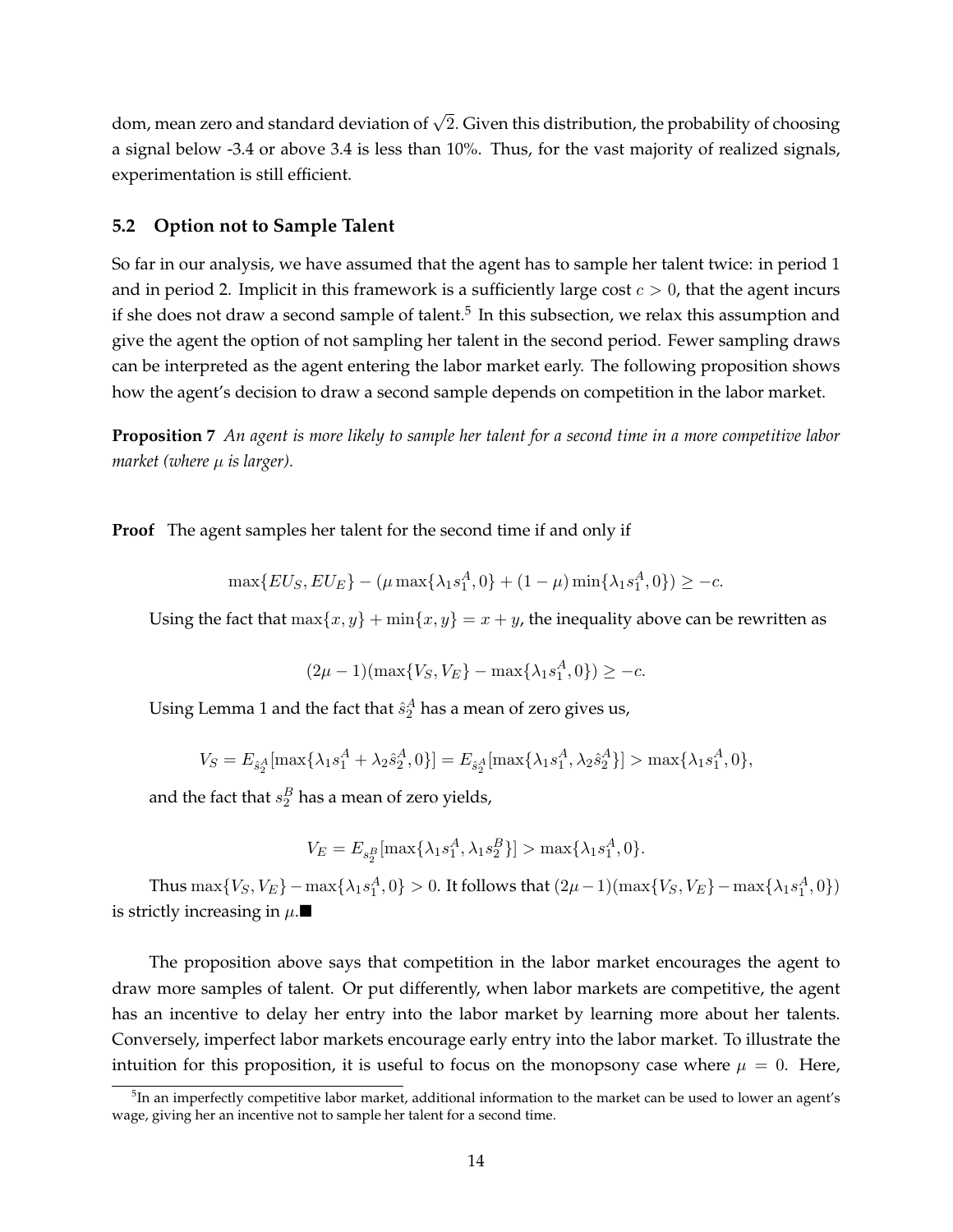$\max\{EU_S, EU_E\} = -V_S$  which is negative for any realization of the signal  $s_1^A$ . So if there were no costs to the agent from forgoing a second draw, she would never sample her talent in period 2. In a monopsony, where the agent has no bargaining power, additional information to a labor market can only hurt her as her wage is the lesser of her two talents. As the agent's bargaining power improves, she can capture a larger share of the surplus from additional information, giving her more of an incentive to sample again.

## **6 Discussion**

We now discuss potential applications of our model to labor markets. Two key features underpin our simple model. First, talents are *publicly* sampled *prior* to those talents being put to productive use. Thus sampling in our framework can be thought of as education, public certification programs, or a publicly observable job assignment. Second, competition in labor markets can be imperfect based on the extent to which an individual is a residual claimant on the returns from her talent.

Taken together, these features yield two testable implications. First, education systems that favor experimentation should correlate positively with competition in labor markets or with institutions that encourage entrepreneurship. While proxies of labor market competition are difficult to find, there are data on the ease of starting a business and overall entrepreneurial activity in a country. For example, the Doing Business Database (the World Bank) and the Index of Economic Freedom (the Heritage Foundation) have data on barriers such as the average number of procedures officially required to start a business, and the time taken for these procedures. And the Global Entrepreneurship Monitor (GEM) has measures of entrepreneurial activity. Not surprisingly, the U.S and Canada, which have some of the lowest costs of starting a business and high entrepreneurial activity, also have education systems that encourage experimentation.

The second implication is that workers should enter a labor market earlier when competition is imperfect. This could possibly explain why education systems in many European countries have a vocational focus where students are put on a vocational track early in their schooling years. If labor markets in Europe are more imperfect, as many economists believe, the payoff from discovering talents through more education is small.

The key features of our model and the implications that result allow us to clearly distinguish our work from two sets of influential theories in the labor literature: job matching (Jovanovic (1979) and Miller (1984)) and career concerns (Holmstrom (1982)). In both of these theories, the sampling is done during the working period and the extent to which an individual is a residual claimant of her talent is not allowed to vary. Our emphasis on a different, yet fundamental, type of (pre work) sampling thus complements these theories above. It is also worth pointing out that a worker being a residual claimant leads to different implications in the career concerns framework. In that setting, being a residual claimant can lead to inefficiency in terms of effort whereas in our framework being a residual claimant always leads to an efficient outcome.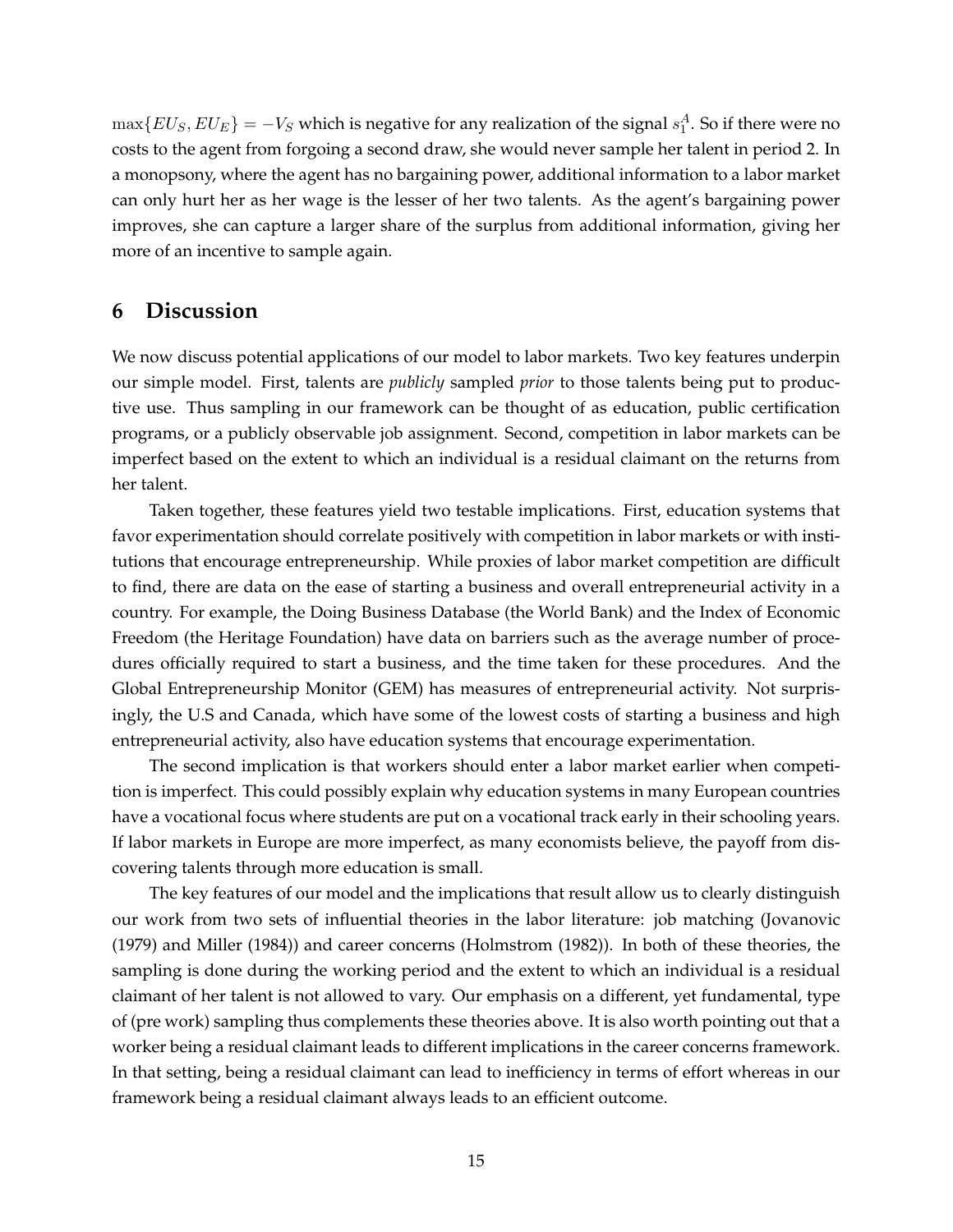## **7 Conclusion**

People's talents are the driving force for innovation and growth. But in many cases these talents are unknown. Institutions in society thus have to be designed to provide incentives for individuals to learn about their talents in an efficient way. Our paper is a deliberately abstract attempt to make this link between institutions – particularly those governing competition in the labor market – and incentives to discover talents. We develop a tractable model to compare the relative merits of experimentation (where different types of talent are sampled) and specialization (where the same type of talent is sampled repeatedly). We also find that while competitive labor markets induce efficient learning of talents, monopsonistic labor markets move incentives towards specialization.

Our focus has mainly been on incentives provided by labor market institutions. But there are other institutions that matter for discovering talent: education systems, regulations that entrepreneurs are subject to, access to finance, and taxation, are all arguably important. Our tractable model serves as a useful starting point to better understand the role that these institutions play in discovering talent.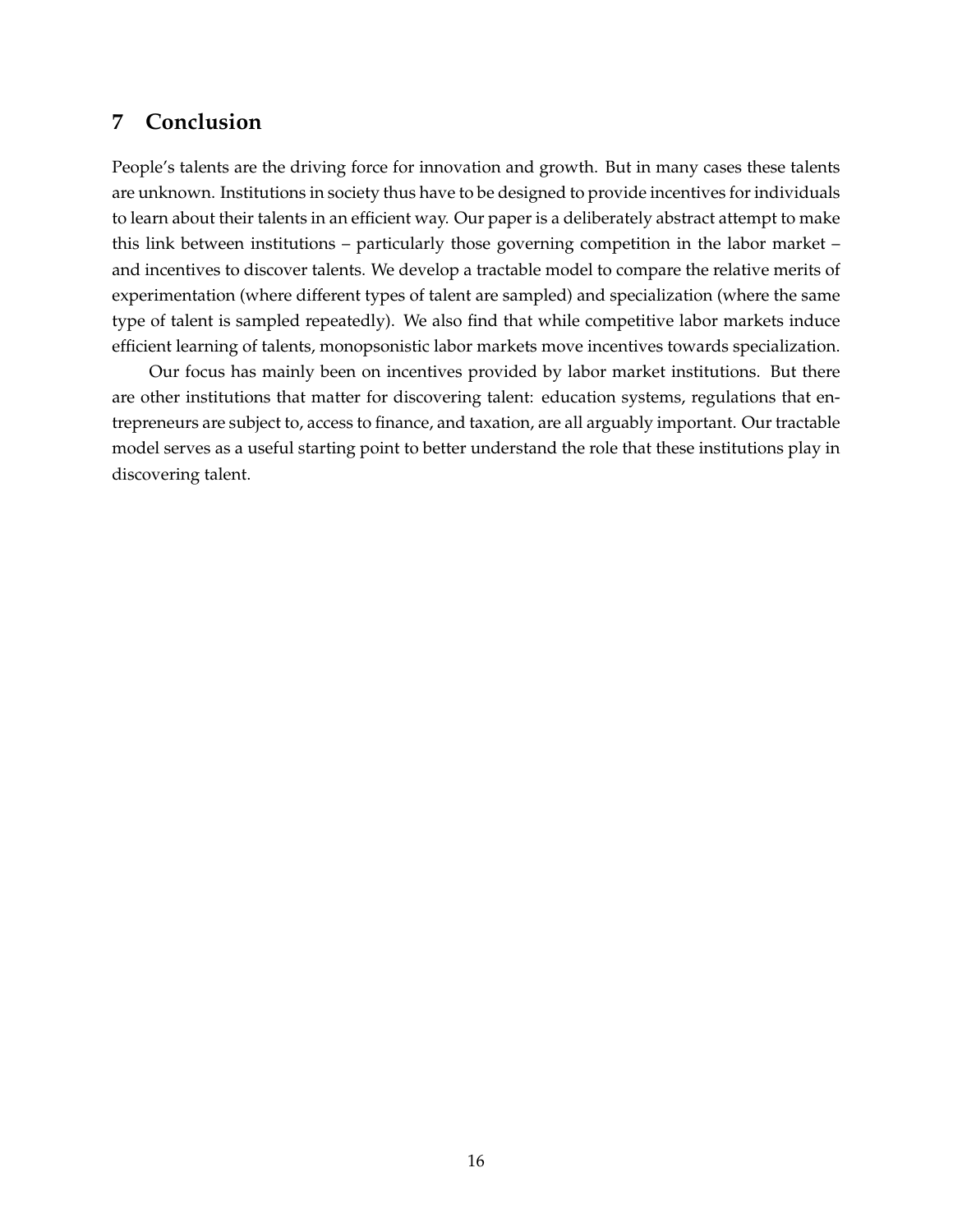#### **Appendix**

**Proof of Proposition 2:** We first prove that:

$$
V_E-V_S=\int_{\frac{|s_1^A|}{\sigma_B}}^{\frac{\lambda_1|s_1^A|}{\lambda_2\sigma_A}} (\lambda_1\sigma_Bz-\lambda_1|s_1^A|)f_zdz+\int_{\frac{\lambda_1|s_1^A|}{\lambda_2\sigma_A}}^{\infty} (\lambda_1\sigma_Bz-\lambda_2\sigma_Az)f_zdz\,,
$$

where z is distributed normally with mean 0 and variance 1,  $\sigma_A$  is the standard deviation of the random variable  $\hat{s}_2^A$ , and  $\sigma_B$  is the standard deviation of the random variable  $s_2^B$ .

Consider two cases. Suppose  $s_1^A \geq 0$ . Then:

$$
V_{E} - V_{S} = E_{s_{2}^{B}}[\max\{\lambda_{1}s_{1}^{A}, \lambda_{1}s_{2}^{B}\}] - E_{\hat{s}_{2}^{A}}[\max\{\lambda_{1}s_{1}^{A} + \lambda_{2}\hat{s}_{2}^{A}, 0\}]
$$
  
\n
$$
= E_{s_{2}^{B}}[\max\{\lambda_{1}s_{1}^{A}, \lambda_{1}s_{2}^{B}\}] - E_{\hat{s}_{2}^{A}}[\max\{\lambda_{1}s_{1}^{A}, \lambda_{2}\hat{s}_{2}^{A}\}]
$$
  
\n
$$
= E_{s_{2}^{B}}[\max\{\lambda_{1}s_{1}^{A}, \lambda_{1}s_{2}^{B}\} - \lambda_{1}s_{1}^{A}] - E_{\hat{s}_{2}^{A}}[\max\{\lambda_{1}s_{1}^{A}, \lambda_{2}\hat{s}_{2}^{A}\} - \lambda_{1}s_{1}^{A}]
$$
  
\n
$$
= \int_{\frac{|s_{1}^{A}|}{\sigma_{B}}}^{\frac{\lambda_{1}|s_{1}^{A}|}{\lambda_{2}\sigma_{A}}} (\lambda_{1}\sigma_{B}z - \lambda_{1}s_{1}^{A})f_{z}dz + \int_{\frac{\lambda_{1}|s_{1}^{A}|}{\lambda_{2}\sigma_{A}}}^{\infty} (\lambda_{1}\sigma_{B}z - \lambda_{1}s_{1}^{A})f_{z}dz - \int_{\frac{\lambda_{1}|s_{1}^{A}|}{\lambda_{2}\sigma_{A}}}^{\infty} (\lambda_{2}\sigma_{A}z - \lambda_{1}s_{1}^{A})f_{z}dz
$$
  
\n
$$
= \int_{\frac{|s_{1}^{A}|}{\sigma_{B}}}^{\frac{\lambda_{1}|s_{1}^{A}|}{\lambda_{2}\sigma_{A}}} (\lambda_{1}\sigma_{B}z - \lambda_{1}|s_{1}^{A}|)f_{z}dz + \int_{\frac{\lambda_{1}|s_{1}^{A}|}{\lambda_{2}\sigma_{A}}}^{\infty} (\lambda_{1}\sigma_{B}z - \lambda_{2}\sigma_{A}z)f_{z}dz,
$$

where the second line above follows from Lemma 1, and the fourth line makes use of the transformation  $s_2^B = \sigma_B z$  and  $\hat{s}_2^A = \sigma_A z$ .

Next, suppose  $s_1^A < 0$ . Then:

$$
V_{E} - V_{S} = E_{s_{2}^{B}}[\max\{\lambda_{1}s_{1}^{A}, \lambda_{1}s_{2}^{B}\}] - E_{\hat{s}_{2}^{A}}[\max\{\lambda_{1}s_{1}^{A} + \lambda_{2}\hat{s}_{2}^{A}, 0\}]
$$
  
\n
$$
= E_{s_{2}^{B}}[\max\{\lambda_{1}s_{1}^{A} + \lambda_{1}s_{2}^{B}, 0\}] - E_{\hat{s}_{2}^{A}}[\max\{\lambda_{1}s_{1}^{A} + \lambda_{2}\hat{s}_{2}^{A}, 0\}]
$$
  
\n
$$
= \int_{-\frac{s_{1}^{A}}{\sigma_{B}^{A}}}^{-\frac{\lambda_{1}s_{1}^{A}}{\lambda_{2}\sigma_{A}}} (\lambda_{1}\sigma_{B}z + \lambda_{1}s_{1}^{A})f_{z}dz + \int_{-\frac{\lambda_{1}s_{1}^{A}}{\lambda_{2}\sigma_{A}}}^{\infty} (\lambda_{1}\sigma_{B}z + \lambda_{1}s_{1}^{A})f_{z}dz - \int_{-\frac{\lambda_{1}s_{1}^{A}}{\lambda_{2}\sigma_{A}}}^{\infty} (\lambda_{2}\sigma_{A}z + \lambda_{1}s_{1}^{A})f_{z}dz
$$
  
\n
$$
= \int_{\frac{|s_{1}^{A}|}{\sigma_{B}}}^{\frac{\lambda_{1}|s_{1}^{A}|}{\lambda_{2}\sigma_{A}}} (\lambda_{1}\sigma_{B}z - \lambda_{1}|s_{1}^{A}|)f_{z}dz + \int_{\frac{\lambda_{1}|s_{1}^{A}|}{\lambda_{2}\sigma_{A}}}^{\infty} (\lambda_{1}\sigma_{B}z - \lambda_{2}\sigma_{A}z)f_{z}dz.
$$

Now consider the comparative static results with respect to  $\sigma_{\eta}^2$  and  $|s_1^A|$  respectively.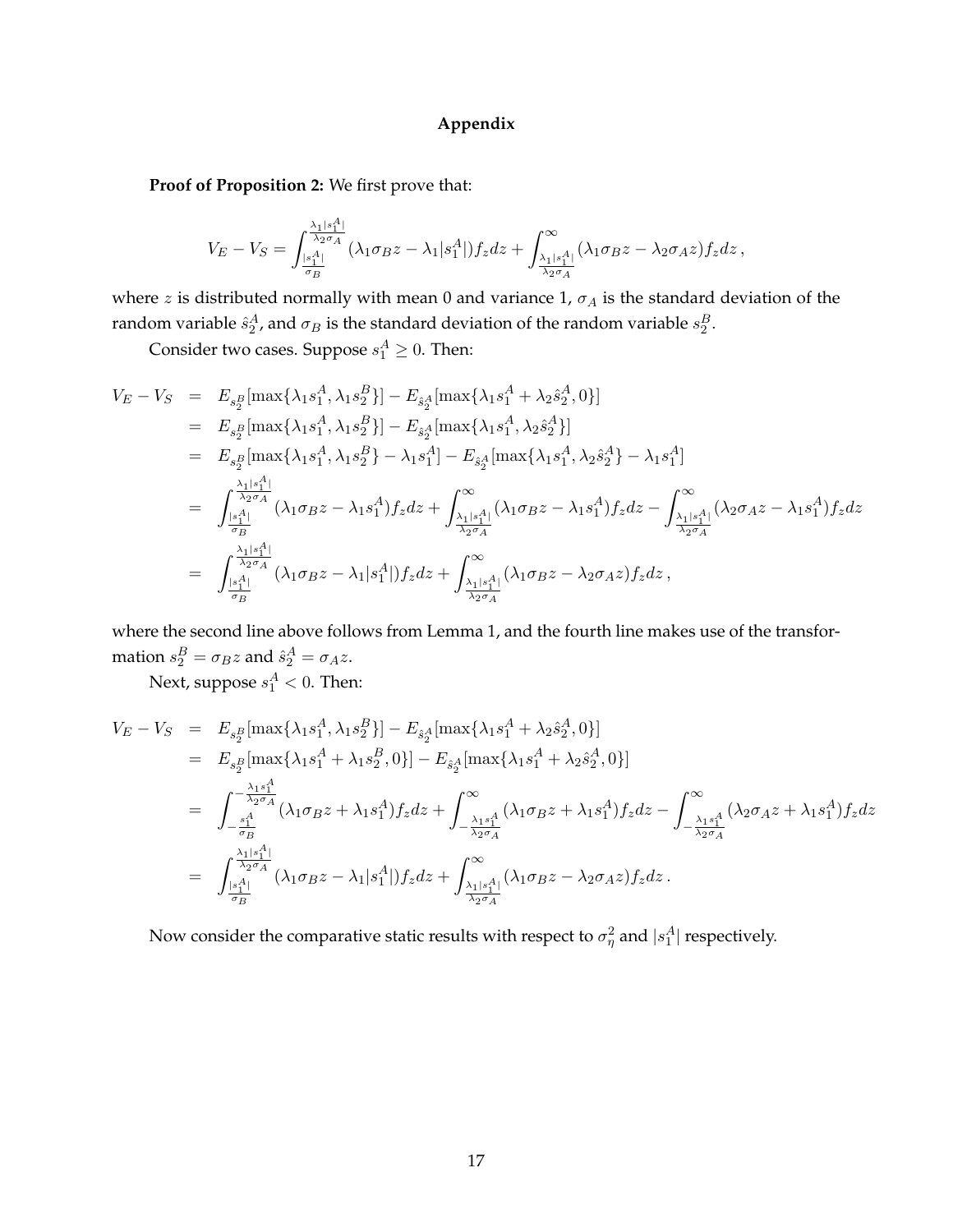$$
\frac{\partial (V_E - V_S)}{\partial \sigma_\eta^2} = \frac{\partial \frac{\lambda_1 |s_1^A|}{\lambda_2 \sigma_A} (\lambda_1 \sigma_B - \lambda_2 \sigma_A)}{\partial \sigma_\eta^2} \lambda_1 |s_1^A| f_z(\frac{\lambda_1 |s_1^A|}{\lambda_2 \sigma_A}) - \frac{\partial \frac{|s_1^A|}{\sigma_B}}{\partial \sigma_\eta^2} (0) \n+ \int_{\frac{|s_1^A|}{\sigma_B}}^{\frac{\lambda_1 |s_1^A|}{\lambda_2 \sigma_A}} \lambda_1 \frac{\partial \sigma_B}{\partial \sigma_\eta^2} z f_z dz \n+ \int_{\frac{|s_1^A|}{\sigma_B}}^{\frac{\lambda_1 |s_1^A|}{\lambda_2 \sigma_A}} (\frac{\partial \lambda_1}{\partial \sigma_\eta^2} (\sigma_B z - |s_1^A|)) f_z dz \n- \frac{\partial \frac{\lambda_1 |s_1^A|}{\lambda_2 \sigma_A}}{\partial \sigma_\eta^2} (\frac{\lambda_1 \sigma_B - \lambda_2 \sigma_A}{\lambda_2 \sigma_A}) \lambda_1 |s_1^A| f_z(\frac{\lambda_1 |s_1^A|}{\lambda_2 \sigma_A}) \n+ \int_{\frac{\lambda_1 |s_1^A|}{\lambda_2 \sigma_A}}^{\infty} (\lambda_1 \frac{\partial \sigma_B}{\partial \sigma_\eta^2} + \frac{\partial \lambda_1}{\partial \sigma_\eta^2} \sigma_B - \lambda_2 \frac{\partial \sigma_A}{\partial \sigma_\eta^2} - \frac{\partial \lambda_2}{\partial \sigma_\eta^2} \sigma_A) z f_z dz.
$$

Notice that the first and fourth lines in the expression above cancel each other out. The third line is positive since  $z \geq \frac{|s_1^A|}{\sigma_B}$  $\frac{\delta_1^A}{\sigma_B}$ . Also, since  $\lambda_1 > \lambda_2$ ,  $\sigma_B > \sigma_A$ ,  $\frac{\partial \lambda_1}{\partial \sigma_\eta^2} > \frac{\partial \lambda_2}{\partial \sigma_\eta^2}$  and  $\frac{\partial \sigma_B}{\partial \sigma_\eta^2} > \frac{\partial \sigma_A}{\partial \sigma_\eta^2}$ , the last line is positive. Thus  $\frac{\partial (V_E - V_S)}{\partial \sigma_\eta^2} > 0.$ 

ii

$$
\frac{\partial (V_E - V_S)}{\partial |s_1^A|} = \frac{\lambda_1^2 |s_1^A|}{\lambda_2^2 \sigma_A^2} (\lambda_1 \sigma_B - \lambda_2 \sigma_A) f_z(\frac{\lambda_1 |s_1^A|}{\lambda_2 \sigma_A})
$$

$$
- \frac{\lambda_1 |s_1^A|}{\sigma_B} (0) f_z(\frac{|s_1^A|}{\sigma_B})
$$

$$
- \int_{\frac{|s_1^A|}{\sigma_B}}^{\frac{\lambda_1 |s_1^A|}{\lambda_2 \sigma_A}} \lambda_1 f_z dz
$$

$$
- \frac{\lambda_1^2 |s_1^A|}{\lambda_2^2 \sigma_A^2} (\lambda_1 \sigma_B - \lambda_2 \sigma_A) f_z(\frac{\lambda_1 |s_1^A|}{\lambda_2 \sigma_A}).
$$

Notice that the first and fourth lines cancel each other out. Thus  $\partial (V_E - V_S)$  $\frac{1}{\partial |s_1^A|} < 0.$ 

#### **Proof of Proposition 4:**

i Suppose human capital is general. Then

$$
E_{s_2^B}[TS_E^{General}] - E_{\hat{s}_2^A}[TS_S^{General}] = V_E - V_S.
$$

From Proposition 1, it follows that experimentation is efficient.

ii Suppose human capital is specific to a sector.

18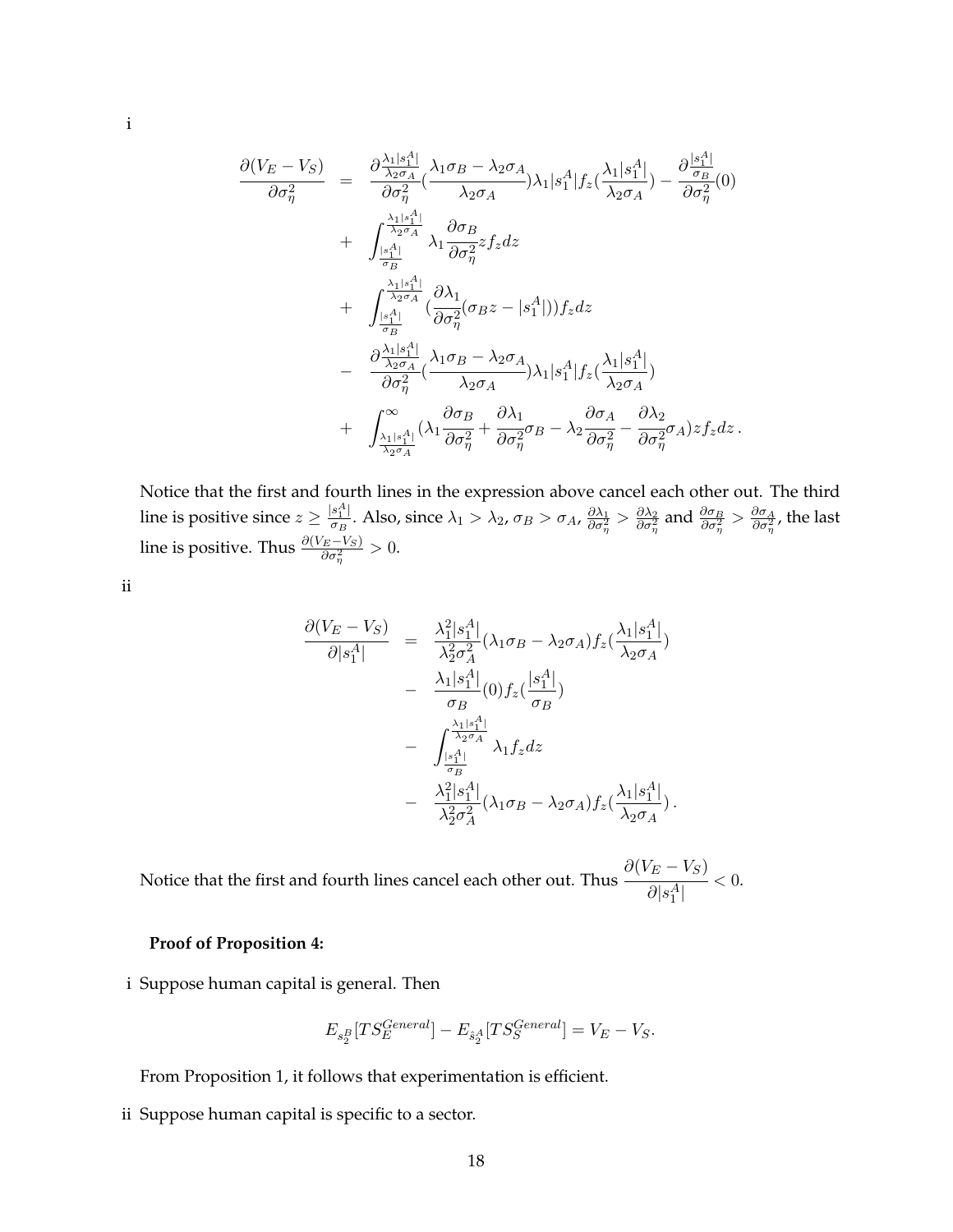We can write  $E_{s_{2}^{B}}[TS_{E}^{Specific}]=V_{E}+H$  . Similarly, we can write

$$
E_{\hat{s}^A_2}[TS_S^{Specific}] = V_S + H + g(s^A_1),
$$

where  $g(s_1^A) = \int_{-\frac{(\lambda_1 s_1^A + 2H)}{2}}^0$  $\lambda_2$  $2HdF^A + \int$  $\frac{-\lambda_1 s_1^A}{\lambda_2}$  $-(\lambda_1 s_1^A + 2H)$  $\lambda_2$  $(\lambda_1 s_1^A + \lambda_2 \hat{s}_2^A)dF^A.$ 

Thus the expected gain in surplus from experimenting over specializing is given by  $V_E - V_S$  $g(s_1^A)$  . In the limit as  $s_1^A$  tends to infinity,  $V_E-V_S-g(s_1^A)$  tends to  $-H$  and as  $s_1^A$  tends to minus infinity,  $V_E-V_S-g(s^A_1)$  tends to  $H$ . Furthermore,

$$
g'(s_1^A) = \frac{2H\lambda_1}{\lambda_2} f^A(\frac{-(\lambda_1s_1^A + 2H)}{\lambda_2}) + \lambda_1 \int_{\frac{-(\lambda_1s_1^A + 2H)}{\lambda_2}}^{\frac{-\lambda_1s_1^A}{\lambda_2}} dF^A - \frac{2H\lambda_1}{\lambda_2} f^A(\frac{-(\lambda s_1^A + 2H)}{\lambda_2}) > 0.
$$

Thus there is a threshold level of the first period signal, above which it is efficient to specialize. And since  $V_E - V_S > 0$ , there is a threshold level of the first period signal below which it is efficient to experiment.

**Proof of Proposition 5:** Let  $\hat{s}_2^B = s_2^B - b$ . We split the proof into three claims. **Claim 1:**  $E_{\hat{s}_2^A}[\max\{\lambda_1 s_1^A + \lambda_2 \hat{s}_2^A, b\}] \le E_{\hat{s}_2^B}[\max\{\lambda_1 s_1^A + \lambda_2 \hat{s}_2^B, b\}].$ 

**Proof** The distribution of signal  $\hat{s}_2^A$  given  $s_1^A$  is  $N(0, (1 - \lambda_1^2)(\sigma_\eta^2 + \sigma_\epsilon^2))$ . The distribution of signal  $\hat{s}_2^B$  is  $N(0,v\sigma_\eta^2+w\sigma_\epsilon^2)$ . When  $1-\lambda_1^2 < v\lambda_1+w(1-\lambda_1)$  the two random variables  $\hat{s}_2^A$  and  $\hat{s}_2^B$  have the same mean but the former has smaller variance than the latter. Thus  $\hat{s}_2^A$  secondorder stochastically dominates  $\hat{s}^B_2.$  Since the max function is convex,  $E_{\hat{s}^A_2}[\max\{\lambda_1s^A_1+\lambda_2\hat{s}^A_2,b\}]\leq$  $E_{\hat{s}_2^B}[\max\{\lambda_1 s_1^A + \lambda_2 s_2^B, b\}].$ 

**Claim 2:**  $E_{\hat{s}^B_2}[\max\{\lambda_1 s^A_1 + \lambda_2 s^B_2, b\}] < E_{\hat{s}^B_2}[\max\{\lambda_1 s^A_1 + \lambda^B_1 \hat{s}^B_2, b\}].$ **Proof** Notice that  $\lambda_1^B > \lambda_2$  when  $v\lambda_1 + w(1 - \lambda_1) < v(1 + \lambda_1)$ .

Consider two possible cases.

First, suppose  $\lambda_1s_1^A\leq b.$  Then  $\max\{\lambda_1s_1^A+\lambda_2\hat{s}_2^B,b\}\leq \max\{\lambda_1s_1^A+\lambda_1^B\hat{s}_2^B,b\}$  with the inequality strict for  $\hat{s}_2^B$  sufficiently large. Thus  $E_{\hat{s}_2^B}[\max\{\lambda_1s_1^A+\lambda_2\hat{s}_2^B,b\}] < E_{\hat{s}_2^B}[\max\{\lambda_1s_1^A+\lambda_1^B\hat{s}_2^B,b\}]$ .

Second, suppose  $\lambda_1 s_1^A \geq b$ . Then  $\max\{\lambda_1 s_1^A, \lambda_2 \hat{s}_2^B + b\} \leq \max\{\lambda_1 s_1^A, \lambda_1^B \hat{s}_2^B + b\}$  with the inequality strict for  $\hat{s}_2^B$  sufficiently large. From Lemma 1 it follows that  $E_{\hat{s}_2^B}[\max\{\lambda_1s_1^A+\lambda_2\hat{s}_2^B,b\}]=0$  $E_{\hat{s}^B_2}[\max\{\lambda_1s^A_1, \lambda_2\hat{s}^B_2 + b\}] < E_{\hat{s}^B_2}[\max\{\lambda_1s^A_1, \lambda_1\hat{s}^B_2 + b\}] = E_{\hat{s}^B_2}[\max\{\lambda_1s^A_1 + \lambda^B_1\hat{s}^B_2, b\}]$ .

**Claim 3:**  $E_{\hat{s}_2^B}[\max\{\lambda_1 s_1^A + \lambda_1^B \hat{s}_2^B, b\}] = E_{s_2^B}[\max\{\lambda_1 s_1^A, (1 - \lambda_1^B)b + \lambda_1^B s_2^B\}].$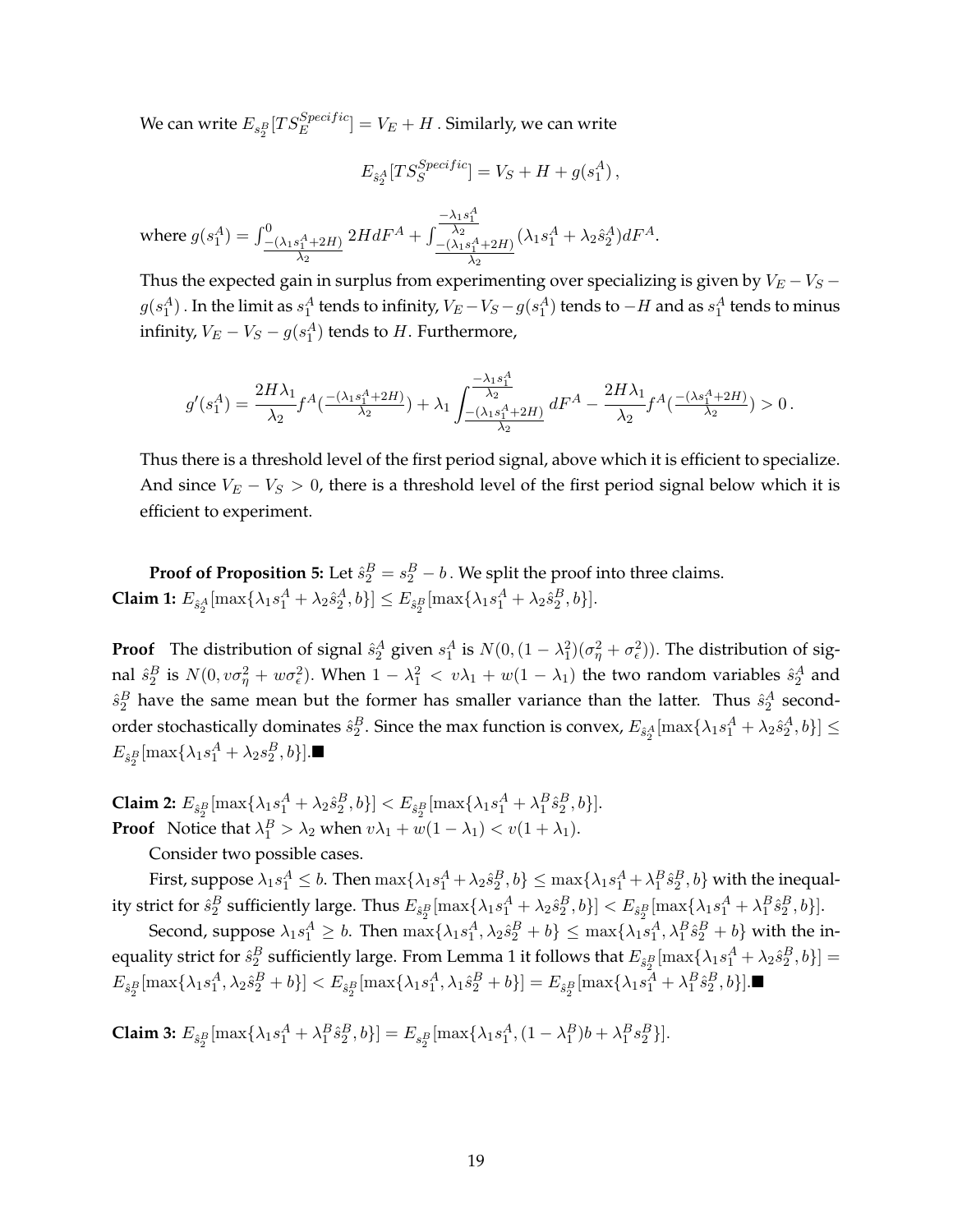**Proof**

$$
E_{\hat{s}_2^B}[\max\{\lambda_1 s_1^A + \lambda_1^B \hat{s}_2^B, b\}] = E_{\hat{s}_2^B}[\max\{\lambda_1 s_1^A, \lambda_1^B \hat{s}_2^B + b\}]
$$
  
=  $E_{s_2^B}[\max\{\lambda_1 s_1^A, \lambda_1^B (s_2^B - b) + b\}]$   
=  $E_{s_2^B}[\max\{\lambda_1 s_1^A, (1 - \lambda_1^B)b + \lambda_1^B s_2^B\}],$ 

where the equality in the first line follows from Lemma 1.  $\blacksquare$ 

Taking all three claims together, the result holds.

**Proof of Proposition 6:** Since  $v > 1$  and  $w = 1$  both the inequalities in Proposition 5 hold. Thus specializing in sector A is dominated by sampling sector A in the first period and experimenting with B in the second. Also, since we can switch the order of integration, experimentation yields the same expected surplus regardless of which sector the agent samples first. Thus it is sufficient for us to compare two cases: the case where the agent samples sector B first and then experiments with sector A and the case where the agent specializes in sector B.

Note that:

$$
\frac{\sigma_\eta^2}{\sigma_\epsilon^2} \geq \frac{v-1}{v} \iff \frac{v\sigma_\eta^2\sigma_\epsilon^2}{v\sigma_\eta^2 + \sigma_\epsilon^2} \leq \sigma_\eta^2 \iff \lambda_2^B = \frac{v\sigma_\eta^2}{2v\sigma_\eta^2 + \sigma_\epsilon^2} \leq \lambda_1 \:,
$$

where  $v\sigma_\eta^2\sigma_\epsilon^2$  $v\sigma_\eta^2+\sigma_\epsilon^2$ is the posterior variance of the talent in sector B and where  $\lambda_2^B$  is the updating weight that the agent places on the second period signal in sector B if she specializes.

When  $\sigma_\eta^2$  $\frac{\eta}{\sigma_{\epsilon}^2}$  <  $\overline{\epsilon}$  $v-1$ —, the following three claims (as in the proof of Proposition 5) hold.

Claim 1:  $E_{s_2^A}[\max{\{\lambda_1 s_2^A, (1-\lambda_1^B)b + \lambda_1^B s_1^B\}}] \le E_{\hat{s}_2^{B'}}[\max{\{\lambda_1 \hat{s}_2^{B'}, (1-\lambda_1^B)b + \lambda_1^B s_1^B\}}]$ , where  $\hat{s}_2^{B'}=s_2^B-((1-\lambda_1^B)b+\lambda_1^Bs_1^B)$ . This claim holds because the signals  $s_2^A$  and  $\hat{s}_2^{B'}$  have the same mean, but the former has smaller variance than the latter.

Claim 2:  $E_{\hat{s}^B_2'}[\max\{\lambda_1 \hat{s}^{B'}_2, (1 - \lambda_1^B)b + \lambda_1^B s_1^B\}] < E_{\hat{s}^B_2'}[\max\{\lambda_2^B \hat{s}^{B'}_2, (1 - \lambda_1^B)b + \lambda_1^B s_1^B\}]$ . This claim holds because  $\lambda_2^B = \frac{v\sigma_\eta^2}{2v\sigma_\eta^2 + \sigma_\epsilon^2} > \lambda_1$ .

Claim 3:  $E_{\hat{s}_2^{B'}}$ [max{ $\lambda_2^B \hat{s}_2^{B'}$ ,  $(1 - \lambda_1^B)b + \lambda_1^B s_1^B$ }] =  $E_{\hat{s}_2^B}$ [max{0,  $\lambda_2^B s_2^B + (1 - \lambda_2^B)((1 - \lambda_1^B)b + \lambda_2^B s_2^B)$ ]  $\lambda_1^B s_1^B$ }]. This claim follows from Lemma 1.

Thus, specializing in sector B is optimal when  $\sigma_\eta^2$  $\sigma_{\epsilon}^2$  $\lt$  $v-1$  $\overline{v}$ .

On the other hand, when  $\sigma_\eta^2$  $\frac{\eta}{\sigma_{\epsilon}^2} \ge$  $\bar{\epsilon}$  $v-1$  $\overline{v}$ , the following three claims once again hold.

Claim 1:  $E_{\hat{s}_2^{B'}}[\max\{0, \lambda_2^B \hat{s}_2^{B'} + (1 - \lambda_1^B)b + \lambda_1^B s_1^B\}] \le E_{s_2^A}[\max\{0, \lambda_2^B s_2^A + (1 - \lambda_1^B)b + \lambda_1^B s_1^B\}]$ , where  $\hat{s}_2^{B'}=s_2^B-((1-\lambda_1^B)b+\lambda_1^Bs_1^B)$ . This claim holds because the signals  $\hat{s}_2^{B'}$  and  $s_2^A$  have the same mean, but the former has smaller variance than the latter.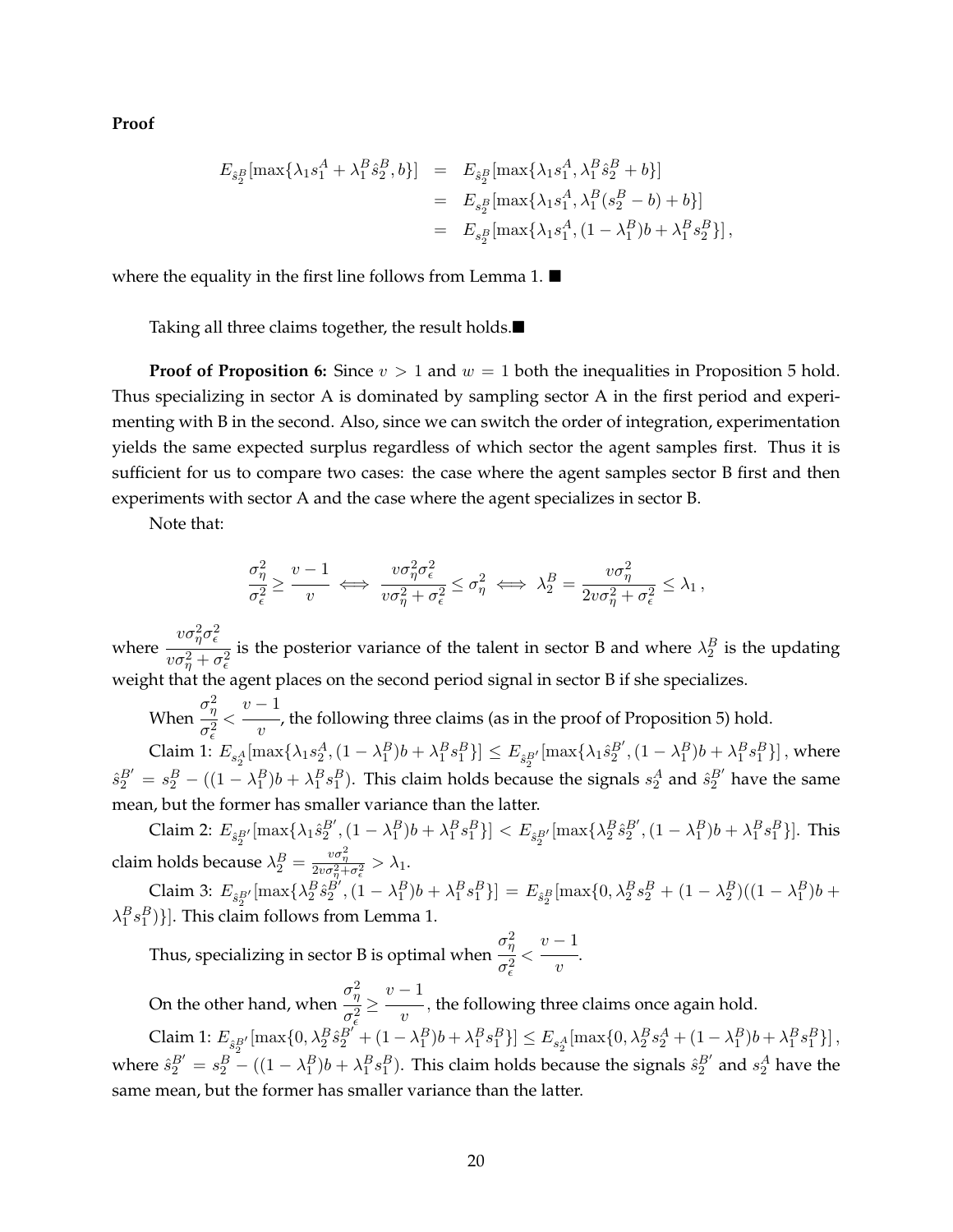Claim 2:  $E_{s_2^A}[\max\{0, \lambda_2^B s_2^A + (1 - \lambda_1^B)b + \lambda_1^B s_1^B\}] < E_{s_2^A}[\max\{0, \lambda_1 s_2^A + (1 - \lambda_1^B)b + \lambda_1^B s_1^B\}],$ where  $\lambda_2^B = \frac{v\sigma_\eta^2}{2v\sigma_\eta^2 + \sigma_\epsilon^2}$ . This claim holds because  $\lambda_2^B = \frac{v\sigma_\eta^2}{2v\sigma_\eta^2 + \sigma_\epsilon^2} \leq \lambda_1$ .

Claim 3:  $E_{s_2^A}[\max\{0, \lambda_1 s_2^A + (1 - \lambda_1^B)b + \lambda_1^B s_1^B\} = E_{s_2^A}[\max\{\lambda_1 s_2^A, (1 - \lambda_1^B)b + \lambda_1^B s_1^B\}$ . This claim follows from Lemma 1.

Thus experimenting is optimal when  $\sigma_\eta^2$  $\sigma_{\epsilon}^2$ ≥  $v-1$  $\frac{1}{v}$ .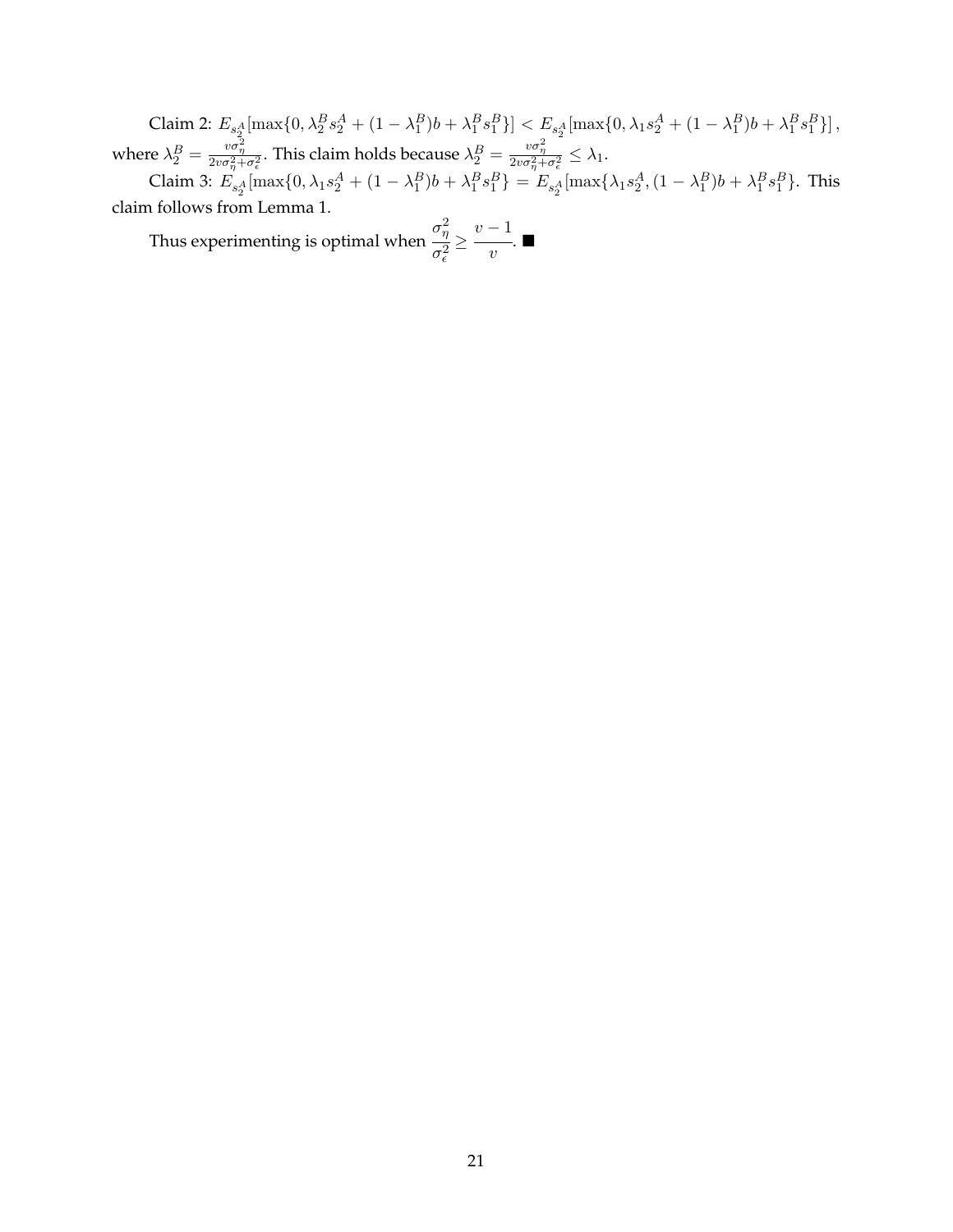## **References**

- **Auriol, E., G. Friebel, and L. Pechlivanos**, "Career Concerns in Teams," *Journal of Labor Economics*, 2002, *20* (2), 289–307.
- Bergemann, D. and J. Välimäki, "Bandit Problems," in Steven N. Durlauf and Lawrence E. Blume, eds., *The New Palgrave Dictionary of Economics, 2nd Edition*, Vol. 1 Palgrave Macmillan 2008, pp. 336–340.
- **DeGroot, M.H.**, *Optimal Statistical Decisions.*, New Jersey: John Wiley and Sons, 1970.
- **Dewatripont, M., I. Jewitt, and J. Tirole**, "The Economics of Career Concerns, Part II: Application to Missions and Accountability of Government Agencies," *Review of Economic Studies*, 1999, *66*, 199–217.
- **Felli, L. and C. Harris**, "Learning, Wage Dynamics, and Firm-Specific Human Capital," *Journal of Political Economy*, 1996, *104* (4), 838–868.
- **Geng, Sen, Leonardo Pejsachovicz, and Michael Richter**, "Breadth versus Depth," 2018. Working paper.
- **Gibbons, R. and K.J. Murphy**, "Optimal Incentive Contracts in the Presence of Career Concerns: Theory and Evidence," *Journal of Political Economy*, 1992, *100* (3), 468–505.
- **Holmstrom, B.**, "Managerial Incentive Problems A Dynamic Perspective," in "Essays in Economics and Management in Honor of Lars Wahlbeck" Sweedish School of Economics Helsinki 1982.
- **Jeon, S.**, "Moral Hazard and Reputational Concerns in Teams: Implications for Organizational Choice," *International Journal of Industrial Organization*, 1996, *14*, 297–315.
- **Jovanovic, B.**, "Job Search and the Theory of Turnover," *Journal of Political Economy*, 1979, *87* (5), 972–990.
- **Kaarboe, O.M. and T.E. Olsen**, "Career Concerns, Monetary Incentives and Job Design," *The Scandinavian Journal of Economics*, 2006, *108* (2), 299–316.
- **Malamud, O.**, "Breadth versus Depth: The Timing of Specialization in Higher Education," *LABOUR*, 2010, *24* (4), 359–390.
- , "Discovering One's Talent: Learning from Academic Specialization," *Industrial and Labor Relations Review*, 2011, *62* (2), 372–405.
- **Meyer, M.**, "The Dynamics of Learning with Team Production: Implications for Task Assignment.," *Quarterly Journal of Economics*, 1994, *109* (4), 1157–1184.